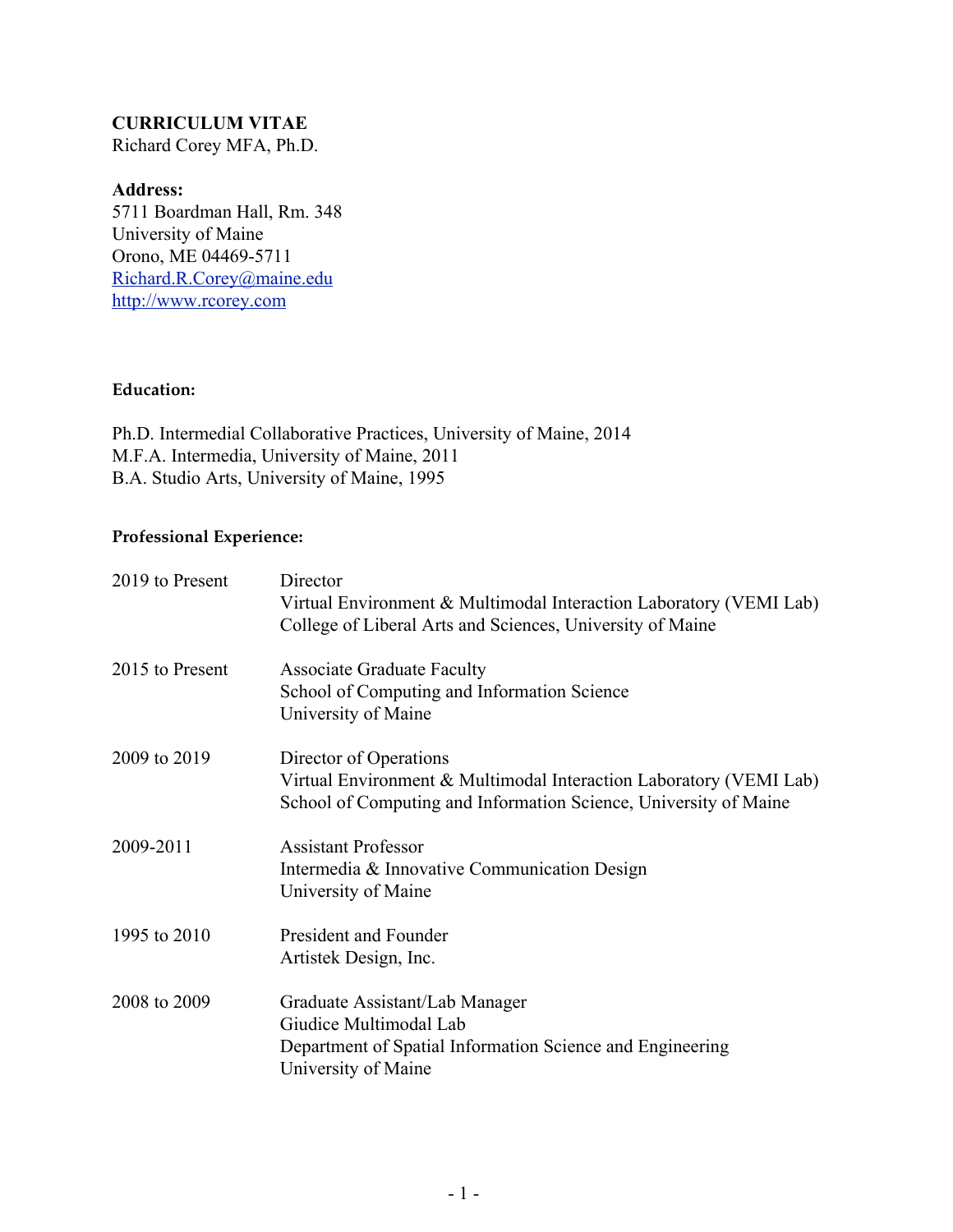| 2001 to 2003 | General Manager<br><b>Anchor Publishing</b>         |
|--------------|-----------------------------------------------------|
| 1997 to 1999 | Creative Director and Co-Owner<br>NetQuarters, Inc. |

# **Professional Services:**

| 2020         | Steering Committee for AMRO XR Center<br>Online Communications, AMRO                                   |
|--------------|--------------------------------------------------------------------------------------------------------|
| 2020         | <b>VEMI Lab Public Education Director</b><br>8 events and 445 participants (current)                   |
| 2020         | State of Maine COVID-19 Healthcare Innovation Team<br>Online Communications, State of Maine            |
| 2020         | <b>UMaine COVID-19 Rapid Innovation Task Force</b><br>Online Communications, University of Maine       |
| 2020         | <b>UMaine COVID-19 Project Management Group</b><br>Online Communications, University of Maine          |
| 2020         | UMaine COVID-19 Technology and Tracking Committee<br>Online Communications, University of Maine System |
| 2020         | Maine CDC Contact Tracing Stakeholder's Committee<br>Online Communications, University of Maine CDC    |
| 2020         | VEMI Lab COVID-19 Reopening and Safety Committee<br>Online Communications, Carnegie Hall, UMaine       |
| 2020         | COVID-19 Maine Economy Recovery Group<br>Online Communications, State of Maine                         |
| 2020         | <b>COVID-19 Maine Healthcare Committee</b><br>Online Communications, State of Maine                    |
| 2019         | <b>VEMI Lab Public Education Director</b><br>20 events and 305 participants                            |
| 2018 to 2019 | <b>Arctic Research Strategy Team</b><br>University of Maine and University of New Hampshire            |
|              |                                                                                                        |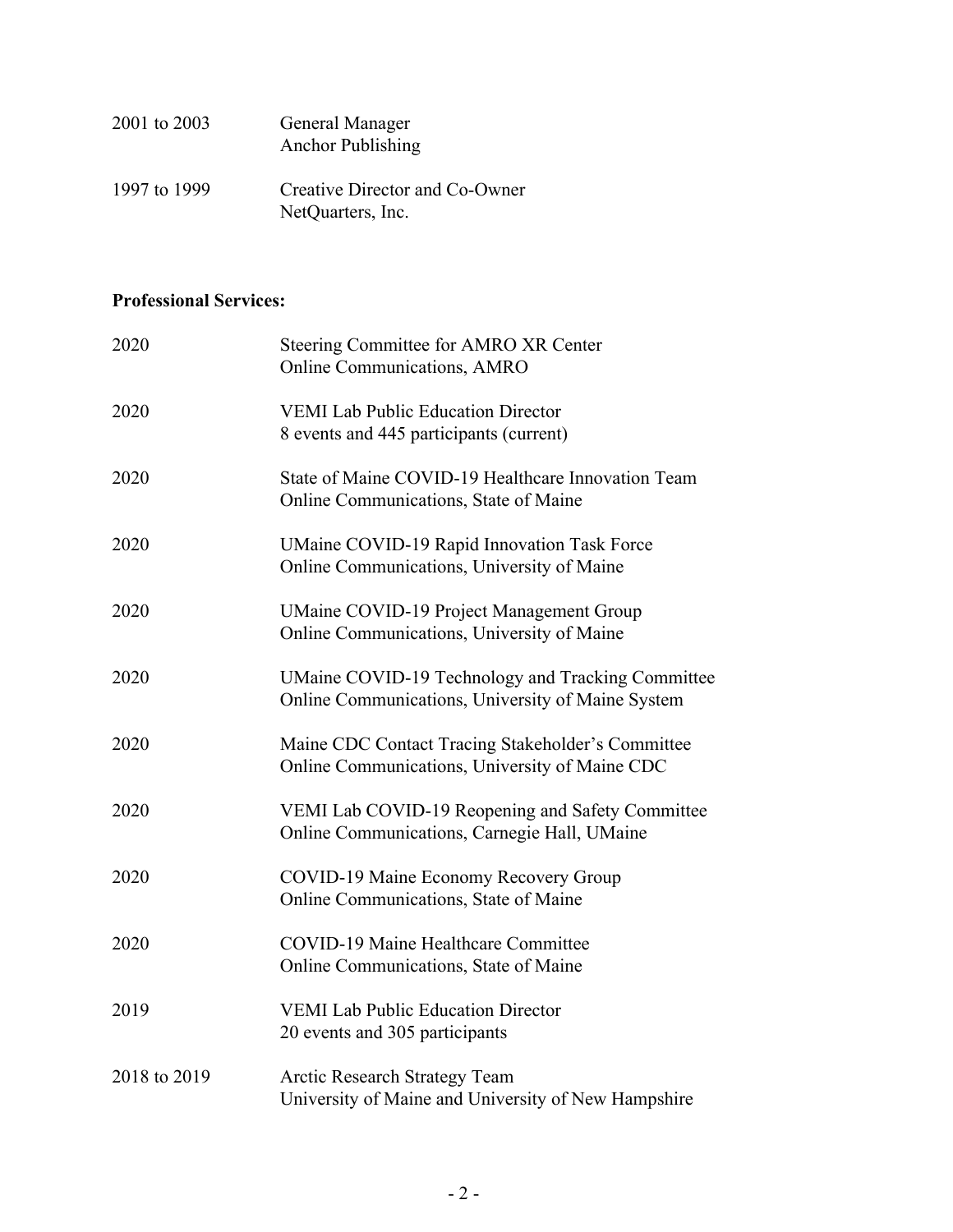| 2018         | <b>VEMI Lab Public Education Director</b><br>56 events and 471 participants           |
|--------------|---------------------------------------------------------------------------------------|
| 2017 to 2019 | <b>Faculty Associate</b><br>Center on Aging<br>University of Maine                    |
| 2017         | Research Advisor/ Committee Member<br>Elder Tech Collaborative<br>University of Maine |
| 2017         | <b>VEMI Lab Public Education Director</b><br>107 events and 1299 participants         |
| 2016         | <b>VEMI Lab Public Education Director</b><br>57 events and 3000 participants          |
| 2016         | Maine Institute of Spatial Technology Committee<br>University of Maine                |
| 2016         | Steering Committee for Engaged Black Bear Initiative<br>University of Maine           |
| 2016         | COS 120 Code Camp Committee<br>University of Maine                                    |
| 2015 to 2016 | <b>Technology Advisor</b><br>Digital Badging Initiative - UMaine                      |
| 2015         | <b>VEMI Lab Public Education Director</b><br>61 events and 5164 new participants      |
| 2014         | <b>VEMI Lab Public Education Director</b><br>42 events and 924 new participants       |
| 2013         | <b>VEMI Lab Public Education Director</b><br>27 events and 553 new participants       |
| 2013         | Lead Negotiator<br><b>VEMI Lab Expansion Committee</b>                                |
| 2012         | <b>VEMI Lab Public Education Director</b><br>20 events and 131 new participants       |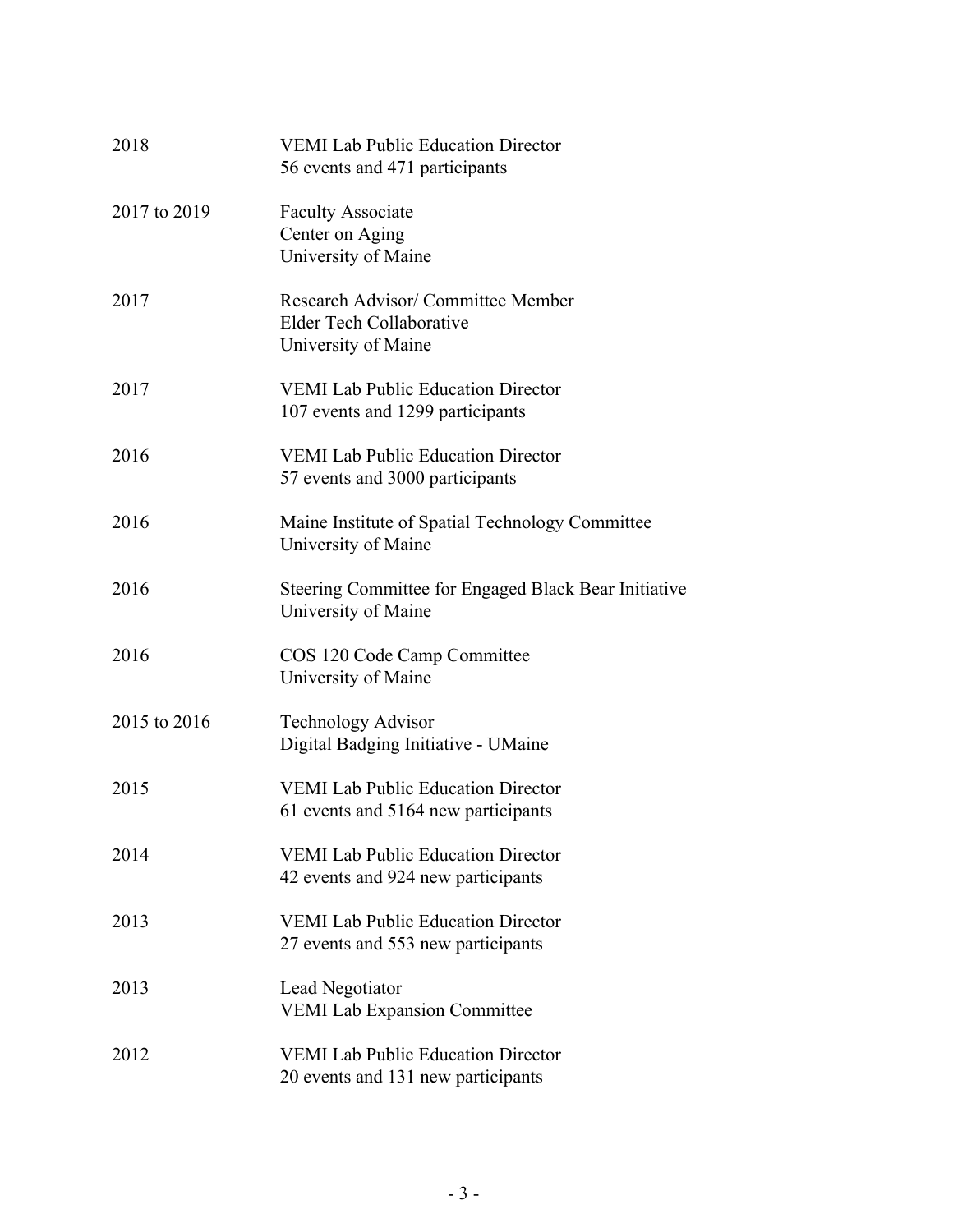| 2012 to Present | Vice President and Co-Founder<br>Core 5 Incident - A collaborative art consortium                 |
|-----------------|---------------------------------------------------------------------------------------------------|
| 2011 to 2014    | Committee Member<br><b>Innovative Communication Design Program Committee</b>                      |
| 2011            | <b>VEMI Lab Public Education Director</b><br>14 events and 92 new participants                    |
| 2011            | Co-Curator<br>Without Borders VIII, Lord Hall Gallery, UMaine                                     |
| 2010            | <b>VEMI</b> Lab Public Education Director<br>8 events and 66 new participants                     |
| 2009            | Member Conceptual Building Design Group<br>Innovative Media Research and Commercialization Center |

# **Teaching Experience:**

| Fall 2019   | Honors Directed Study<br><b>Honors College</b><br>University of Maine                                                              |
|-------------|------------------------------------------------------------------------------------------------------------------------------------|
| Fall 2019   | Practical Application of Unity 3D<br>School of Computing and Information Science<br>University of Maine                            |
| Fall 2019   | New Development & Techniques for Future<br>School of Computing and Information Science<br>University of Maine                      |
| Spring 2019 | Exploration of Business Practices with Modern Day Technology<br>School of Computing and Information Science<br>University of Maine |
| Spring 2019 | VR Development & Modeling<br>School of Computing and Information Science<br>University of Maine                                    |
| Spring 2019 | Data-Driven Decision Making<br>School of Computing and Information Science<br>University of Maine                                  |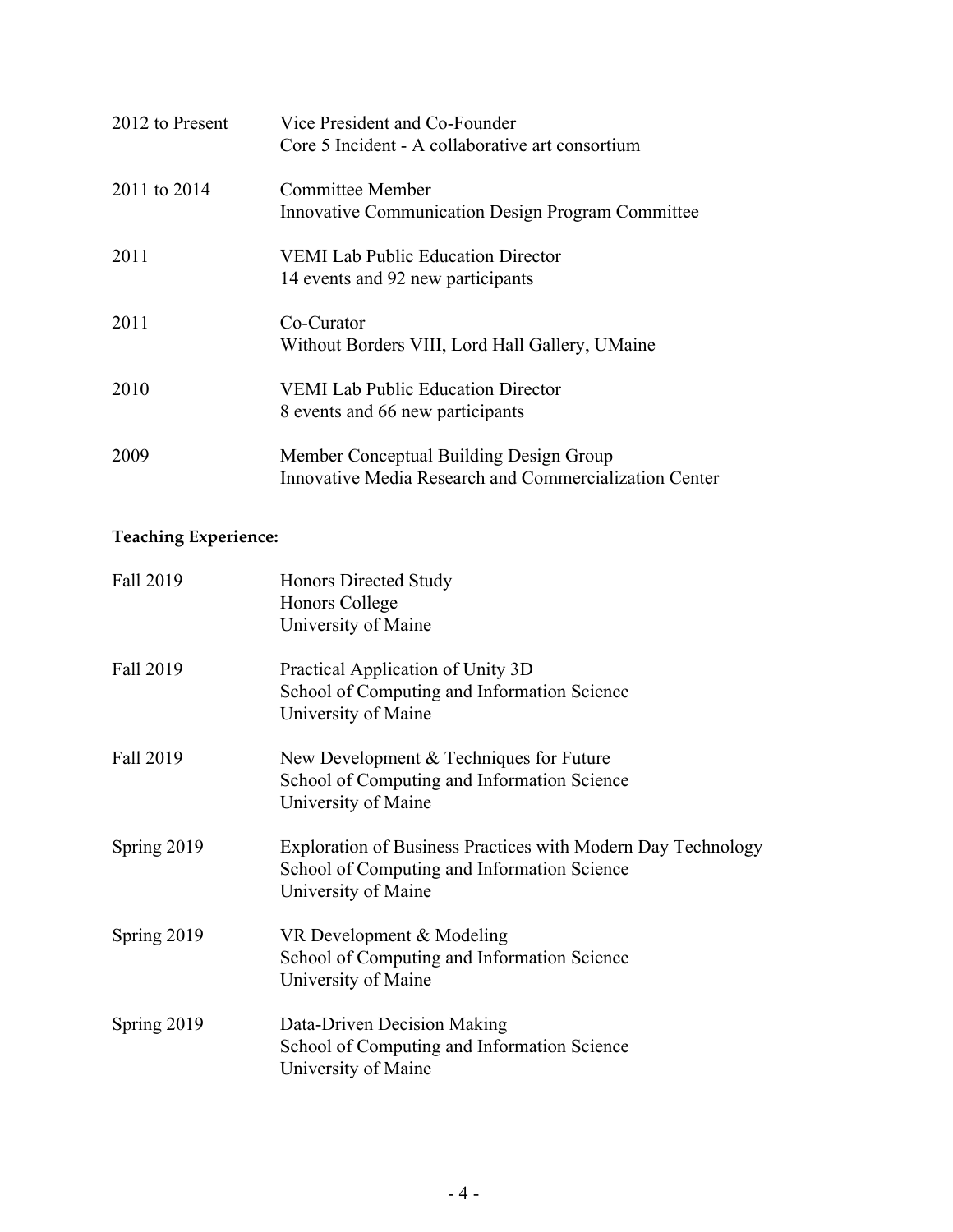| Spring 2019      | <b>Future of Technology Industry</b><br>School of Computing and Information Science<br>University of Maine                 |
|------------------|----------------------------------------------------------------------------------------------------------------------------|
| Fall 2018        | Saving Lives in Augmented Reality<br>School of Computing and Information Science<br>University of Maine                    |
| Fall 2018        | Selective Std Spacial Information Engineering<br><b>Spatial Informatics</b><br>University of Maine                         |
| Fall 2018        | Unity Development for Research<br>School of Computing and Information Science - Spatial Informatics<br>University of Maine |
| <b>Fall 2018</b> | Human Related VR Technology<br>School of Computing and Information Science<br>University of Maine                          |
| Spring 2018      | Cultural Impacts of Virtual Worlds<br>School of Computing and Information Science<br>University of Maine                   |
| Spring 2018      | <b>Collaborative Practices</b><br>Intermedia Department<br>University of Maine                                             |
| Summer 2017      | <b>UMaine Code Camp</b><br>School of Computing and Information Science<br>University of Maine                              |
| Spring 2017      | <b>Education Principles in HCI</b><br>School of Computing and Information Science<br>University of Maine                   |
| Spring 2017      | Human Computer Interaction<br>School of Computing and Information Science<br>University of Maine                           |
| Fall 2016        | Humancentric Data Visualization<br>School of Computing and Information Science<br>University of Maine                      |
| Fall 2016        | Deciphering Technology to the Masses                                                                                       |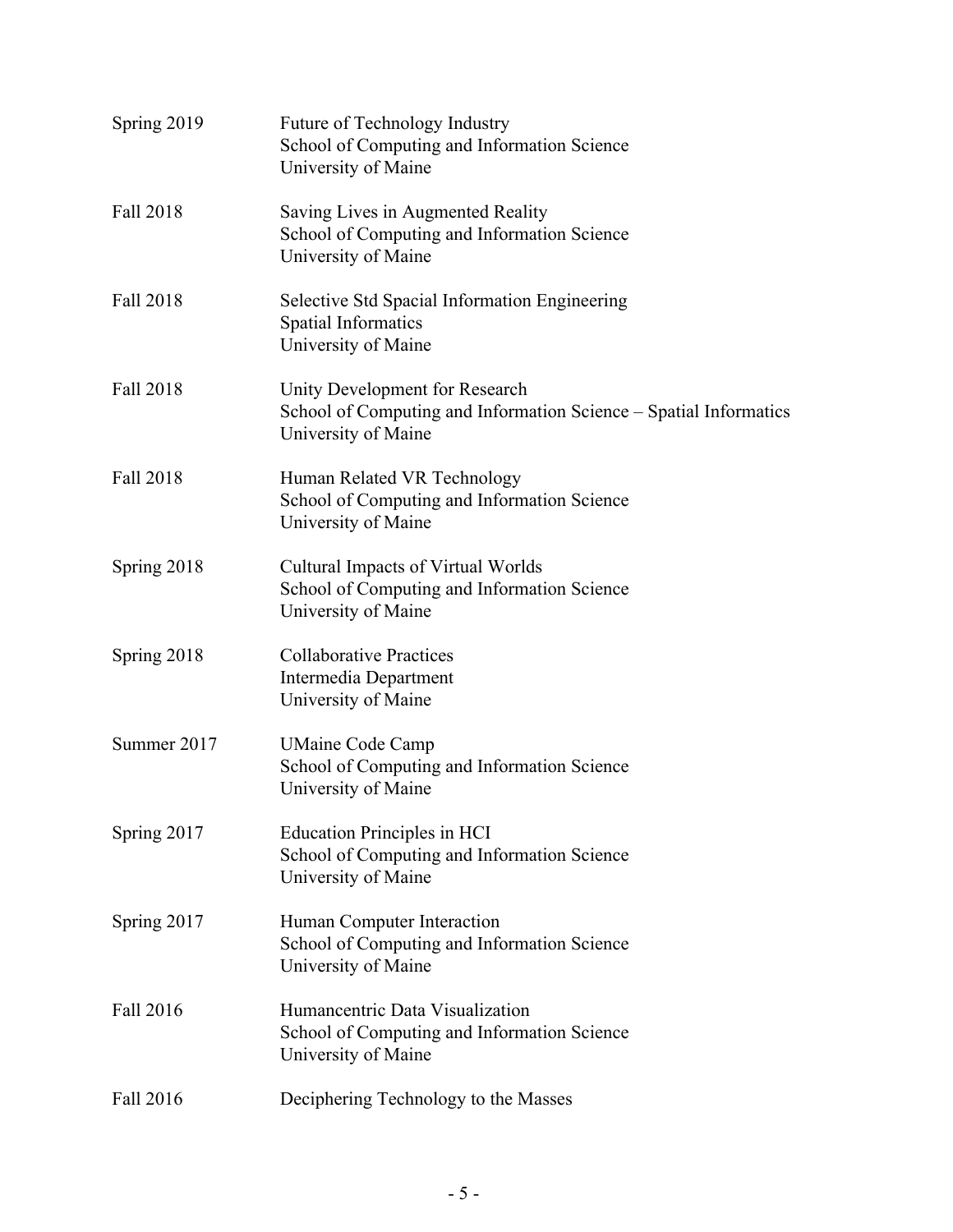|             | School of Economics<br>University of Maine                                                                                                                 |
|-------------|------------------------------------------------------------------------------------------------------------------------------------------------------------|
| Summer 2016 | <b>Information Access Technologies</b><br>School of Computing and Information Science<br>University of Maine                                               |
| Spring 2016 | <b>Collaborative Practices</b><br>Intermedia Department<br>University of Maine                                                                             |
| Spring 2016 | Human Computer Interaction<br>School of Computing and Information Science<br>University of Maine                                                           |
| Summer 2015 | Topics in Computer Science - Immersive Experiences<br>School of Computing and Information Science<br>University of Maine                                   |
| Summer 2015 | Selected Studies in Spatial Information Engineering - Functional<br>Parameters of VR<br>School of Computing and Information Science<br>University of Maine |
| Spring 2015 | Human Computer Interaction<br>School of Computing and Information Science<br>University of Maine                                                           |
| Fall 2013   | Virtual Reality: Research and Applications<br>School of Computing and Information Science<br>University of Maine                                           |
| Fall 2013   | <b>Creative Communications</b><br><b>Innovative Communication Design</b><br>University of Maine                                                            |
| Spring 2013 | <b>Collaborative Practices</b><br>Intermedia Department<br>University of Maine                                                                             |
| Fall 2012   | Design Concepts<br><b>Innovative Communication Design</b><br>University of Maine                                                                           |
|             |                                                                                                                                                            |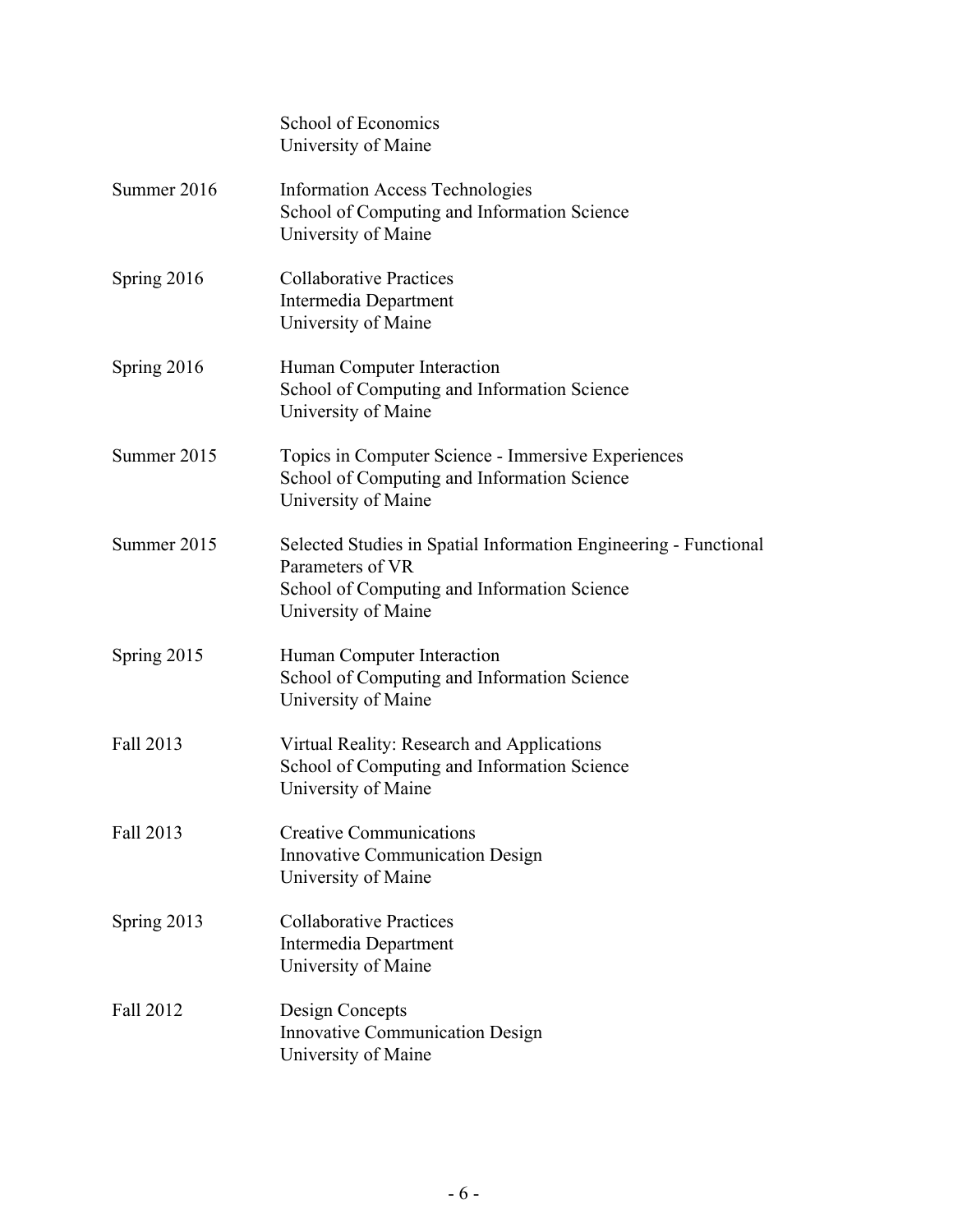| Fall 2012   | Virtual Reality: Research and Applications<br>School of Computing and Information Science<br>University of Maine |
|-------------|------------------------------------------------------------------------------------------------------------------|
| Spring 2012 | Collaborative Practices<br>Intermedia Department<br>University of Maine                                          |
| Summer 2009 | HTML Foundation of the Web<br>New Media Department<br>University of Maine                                        |

## **Grants and Contracts:**

| 2020 | UMaine/NU AI, "Combining Real-Time Deep Learning and<br>Human-Vehicle Collaboration Techniques in Autonomous Vehicles to<br>Assist Older and Visually Impaired Passengers"; (N.A. Giudice, UMaine<br>(PI) with R.R. Corey, UMaine (Co-PI), G. Beals, UMaine (Co-PI), X. Lin,<br>Northeastern University (Co-PI), and M. Sun, Northeastern University<br>$(Co-PI)$ ). |
|------|----------------------------------------------------------------------------------------------------------------------------------------------------------------------------------------------------------------------------------------------------------------------------------------------------------------------------------------------------------------------|
| 2020 | NSF, "Development of a Multimodal Interface for improving<br>independence of Blind and Visually-Impaired people"; (R.R. Corey,<br>UMaine PI; with H.P. Palani (PI) and N.A. Giudice, Unar Labs)                                                                                                                                                                      |
| 2020 | TIDC, "Jetport Automated Shuttle: Demonstration for Durability and<br>Safety"; (J. Rubin, UMaine (PI) with R.R. Corey, UMaine (Co-PI), N.A.<br>Giudice, UMaine (Co-PI), K. Ballingall, UMaine (Co-PI), and A. Shirazi,<br>UMaine (Co-PI)).                                                                                                                           |
| 2020 | NIH, "Development of a visual-to-tactile conversion system for automating<br>tactile graphic generation process"; (R.R. Corey, UMaine(PI), with Palani,<br>Hari Prasath (PI), UNAR Labs).                                                                                                                                                                            |
| 2019 | NSF, "Improving user trust of autonomous vehicles through human-vehicle<br>collaboration"; (N.A. Giudice, UMaine (PI) and R.R. Corey, UMaine).                                                                                                                                                                                                                       |
| 2019 | NSF, "Development of a Multimodal Interface for improving independence<br>of Blind and Visually-Impaired people"; (R.R. Corey, UMaine PI; with<br>H.P. Palani (PI) and N.A. Giudice, Unar Labs).                                                                                                                                                                     |
| 2018 | NEH, "Preservation and Access Research and Development"; Accessible<br>Civil Rights Heritage Proposal; (N.A. Giudice, UMaine PI: with R.R.<br>Corey, (UMaine) and M. Williams (PI): J. Bell, Dartmouth College).                                                                                                                                                     |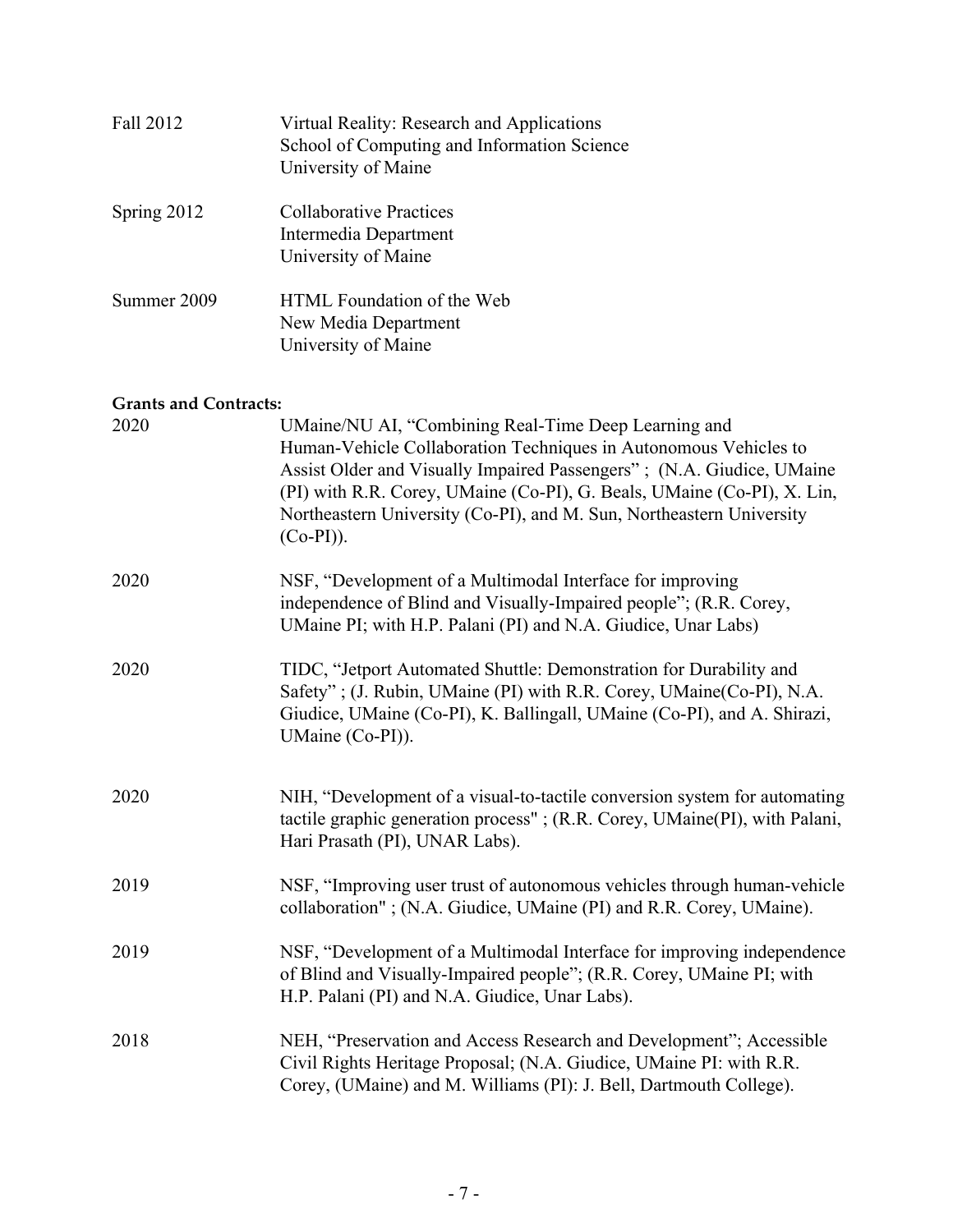| 2018 | NSF, "A Remote Multimodal Learning Environment to Increase Graphical<br>Information Access for Blind and Visually Impaired students"; (N.A.<br>Giudice, (PI); with J.K. Dimmel, UMaine; and S.A. Doore, Bowdoin<br>College).                                                                                                                                           |
|------|------------------------------------------------------------------------------------------------------------------------------------------------------------------------------------------------------------------------------------------------------------------------------------------------------------------------------------------------------------------------|
| 2018 | MTI grant, "Augmented Reality Standardized Patient Simulator"; (N.A.<br>Giudice, UMaine (co-PI) with R.R. Corey; and Zephyrus Simulation)                                                                                                                                                                                                                              |
| 2017 | NIH, "Roboglasse® electronic travel aid with hands free obstacle<br>avoidance for blind and vision impaired users"; (N.A. Giudice, UMaine<br>(PI); with Fauxsee Innovations LLC., (PI), Little Rock, AR).                                                                                                                                                              |
| 2017 | UMaine Aging Prototype Proposal "Commercializing Smart Shoe and<br>Smart Cane", developing medical technology for older adults. (R.R. Corey<br>and N.A. Giudice, Co-PI; with A. Abedi (PI)).                                                                                                                                                                           |
| 2017 | UMaine Aging Prototype Proposal "Compensatory Augmentations for<br>Assistive Technology to Commercialize Safe and Efficient Navigation",<br>developing navigation assistance software (R.R. Corey, N.A. Giudice,<br>$Co-PI(PI)$                                                                                                                                        |
| 2017 | UMaine Aging Prototype Proposal "Indoor Navigation for Older Adults:<br>Commercialization White Paper", developing indoor navigation technology<br>(R.R. Corey, N.A. Giudice, PI; with A. Abedi)                                                                                                                                                                       |
| 2016 | NEH Office of Preservation and Access, tier 1 Research and Development<br>grant: "Semantic Annotation Tool"; (VEMI service project), developing the<br>UI for an open source video annotation tool providing BVI people access to<br>visually-based media clips (R.R. Corey and N.A. Giudice, UMaine<br>consultants; with Mark Williams (pi) and John Bell, Dartmouth) |
| 2015 | UMaine Aging Research and Technology Seed Grant,<br>"Improving navigation and independence in older adults using<br>compensatory augmentations". Studying new technology to improve safe<br>and efficient driving and navigation for people over 65.<br>(R.R. Corey, Co-PI; and N.A. Giudice, PI)                                                                      |
| 2015 | UMaine Aging Research and Technology Seed Grant,<br>"Indoor multi-input navigation for the aging population using a hybrid<br>wireless system (iMAP)". Studying low-cost methods for indoor<br>localization and navigation for older adults.<br>(R.R. Corey, Co-PI; with N.A. Giudice; and A. Abedi (PI)                                                               |
| 2014 | Intermedia Research Grant,<br>University of Maine, Intermedia MFA Program                                                                                                                                                                                                                                                                                              |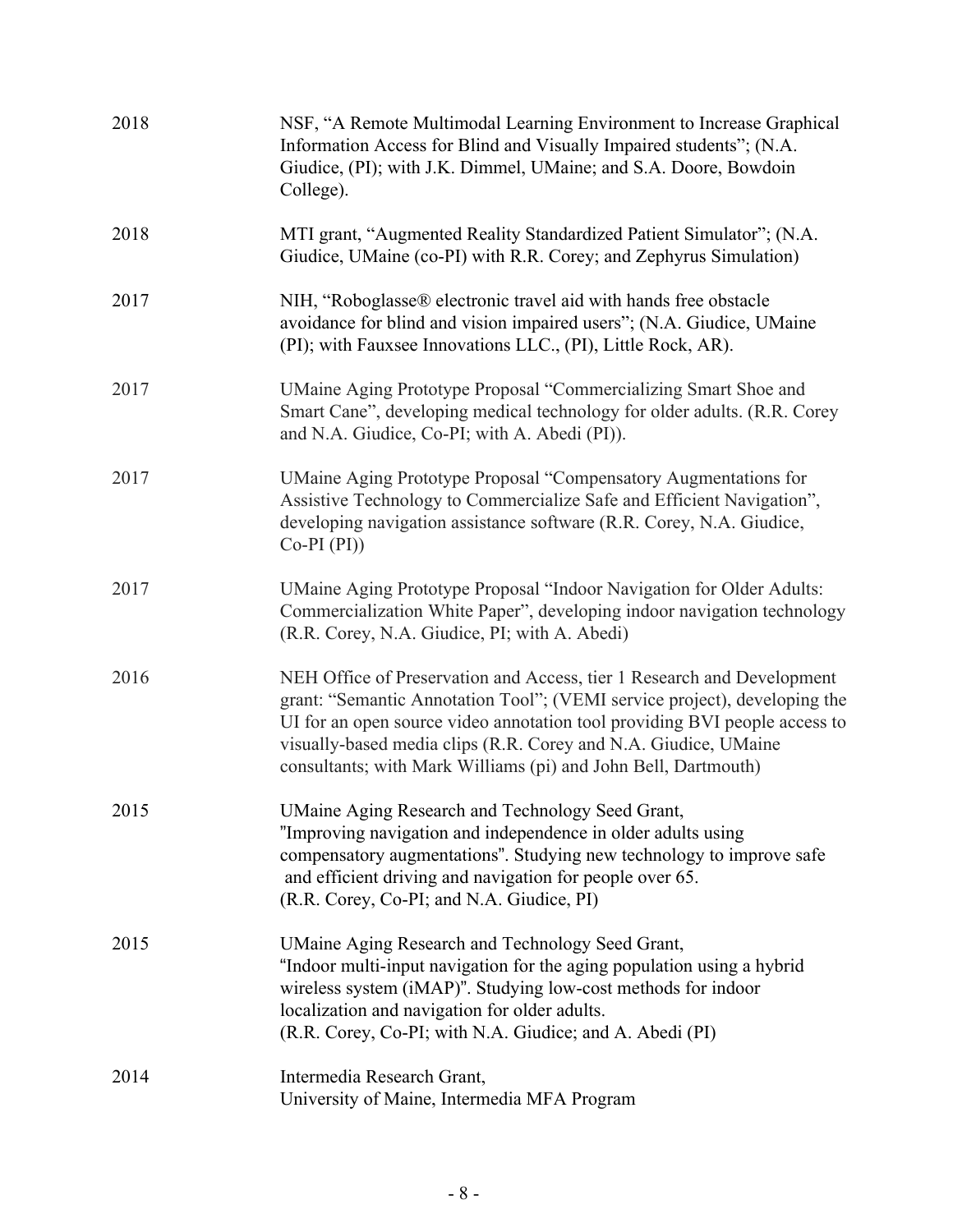|      | $(R.R. \text{Corey}, \text{PI})$                                                                                                                                                                       |
|------|--------------------------------------------------------------------------------------------------------------------------------------------------------------------------------------------------------|
| 2012 | Graduate Student Government,<br>University of Maine, GSG Grant<br>(R.R. Corey, PI)                                                                                                                     |
| 2012 | R&D Contract 2907-01,<br>Using augmented and virtual reality for indoor visualization on mobile<br>devices (R.R. Corey, Co-PI; and N.A. Giudice, PI; and Majella Global<br>Technologies, Portland, ME) |
| 2011 | President's Grant,<br>University of Maine, Office of the President<br>(R.R. Corey, PI; John Bell, Co-PI; and Bethany Engstrom, Co-PI)                                                                  |
| 2011 | Provost's Grant,<br>University of Maine, Office of the Provost<br>(R.R. Corey, PI; John Bell, Co-PI; and Bethany Engstrom, Co-PI)                                                                      |
| 2011 | College of Liberal Arts and Sciences Grant,<br>University of Maine, Office of CLAS<br>(R.R. Corey, PI; John Bell, Co-PI; and Bethany Engstrom, Co-PI)                                                  |
| 2010 | Intermedia Research Grant,<br>University of Maine, Intermedia MFA Program<br>$(R.R. \text{Corey}, \text{PI})$                                                                                          |
| 2009 | Intermedia Equipment Grant,<br>University of Maine, Intermedia MFA Program<br>(R.R. Corey, PI)                                                                                                         |

## **Awards and Honors:**

| 2018 | University of Maine's NEASEA Supervisor of the Year                                                              |
|------|------------------------------------------------------------------------------------------------------------------|
| 2018 | NEASEA, Supervisor of the Year Nominee<br>University of Maine                                                    |
| 2012 | Industrial Cooperation Award,<br>University of Maine, DIC                                                        |
| 2012 | Stage 1 and 2 Winner,<br>Digital Media+Learning Competition 4,<br>HASTAC/Mozilla Foundation/MacArthur Foundation |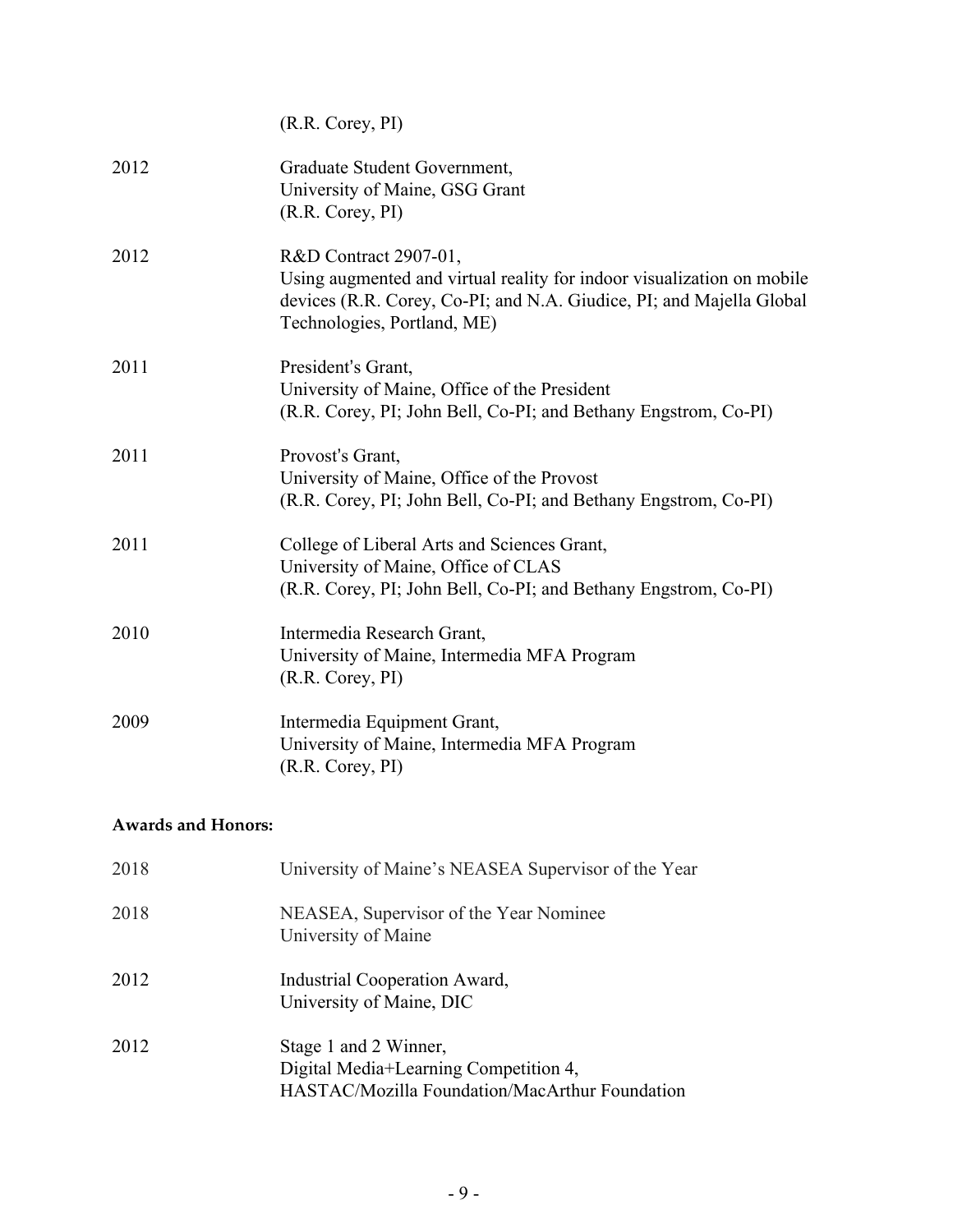|                  | (R.R. Corey, Co-PI; and John Bell, PI)                                                                                                                           |
|------------------|------------------------------------------------------------------------------------------------------------------------------------------------------------------|
| 2003             | Best of the Web<br>Florida Realtors Assoc.                                                                                                                       |
| 1995             | Best in Show<br>Sculpture at University of Maine                                                                                                                 |
| October 2020     | Invited Talks, Lectures, and Appearances:<br>UMaine and Poland Spring Ideation Conference -Contributer<br>Digital Meeting                                        |
| September 2020   | Self-driving Cars Could Revolutionize Transportation For People With<br>Disabilities. These Researchers Are Trying To Make It Happen. Article, News@Northeastern |
| September 2020   | In Machines we Trust, MIT Technology Review podcast "AI In the<br>Driver's seat"- Featured Speaker<br><b>Digital Podcast</b>                                     |
| August 2020      | Beyond Zoom: XR for teaching and Research in the COVID-19 Era<br>Program-Featured Speaker<br><b>Digital Presentation</b>                                         |
| <b>June 2020</b> | <b>UMaine Board of Visitors – Presenter</b><br><b>Digital Presentation</b>                                                                                       |
| October 2018     | VEMI Lab: Innovation and Research in Education - Presenter<br>Leonard Hall – University of New England                                                           |
| September 2018   | VEMI 10 Conference – Master of Ceremony<br>Alumni Hall<br>University of Maine                                                                                    |
| February 2018    | Project Design Workshop – Lecturer<br>NMD 306 - New Media<br>University of Maine                                                                                 |
| January 2018     | Audience Perception and Language – Lecturer<br>NMD 442 - New Media<br>University of Maine                                                                        |
| September 2017   | Audience Perception and Language – Lecturer<br>NMD 442 - New Media<br>University of Maine                                                                        |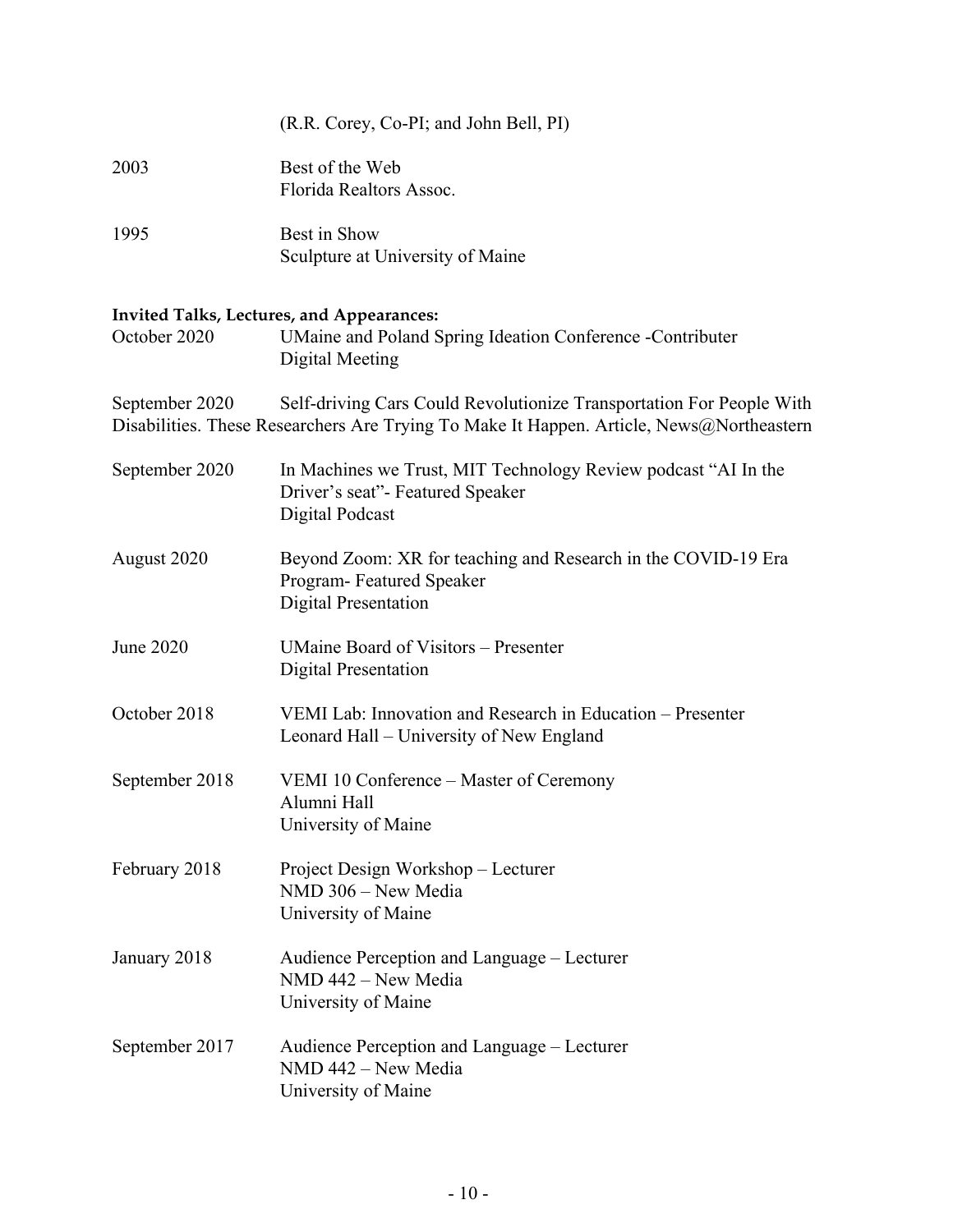| December 2016  | Maine Spatial Technology – Presenter<br><b>Education and Workforce Development Panel</b>                                                            |
|----------------|-----------------------------------------------------------------------------------------------------------------------------------------------------|
| November 2016  | Audience Perception and Language – Lecturer<br>NMD 442 - New Media<br>University of Maine                                                           |
| April 2016     | Presentations and Audience Knowledge – Lecturer<br>CIE 413 - Civil Engineering<br>University of Maine                                               |
| April 2016     | Student Driven Work: The VEMI Lab 8 Years Later - Presenter<br>University of Maine Alumni Chapter of Southern Maine<br>Fireside Inn, Portland Maine |
| March 2016     | VEMI Lab: Here and Now - Presenter<br>Maine Science Festival, Cross Insurance Center, Bangor, ME                                                    |
| December 2015  | Presentations and Audience knowledge - Lecturer<br>CIE 413 - Civil Engineering<br>University of Maine                                               |
| September 2015 | Audience Perception and Language - Lecturer<br>NMD 442 - New Media<br>University of Maine                                                           |
| September 2015 | History of Virtual Reality - Lecturer<br>NMD 100 - New Media<br>University of Maine                                                                 |
| May 2015       | Audience Perception and Language - Lecturer<br>NMD 442 - New Media<br>University of Maine                                                           |
| April 2015     | Using Virtual & Augmented Reality to Solve Real Problems - Presenter<br>Paper Days, Wells Conference Center, Orono, ME                              |
| March 2015     | VEMI Lab: Here and Now - Presenter<br>Maine Science Festival, Cross Insurance Center, Bangor, ME                                                    |
| April 2014     | Intermedial Collaborative Studies - Speaker<br>TED <sub>x</sub> , Orono, ME                                                                         |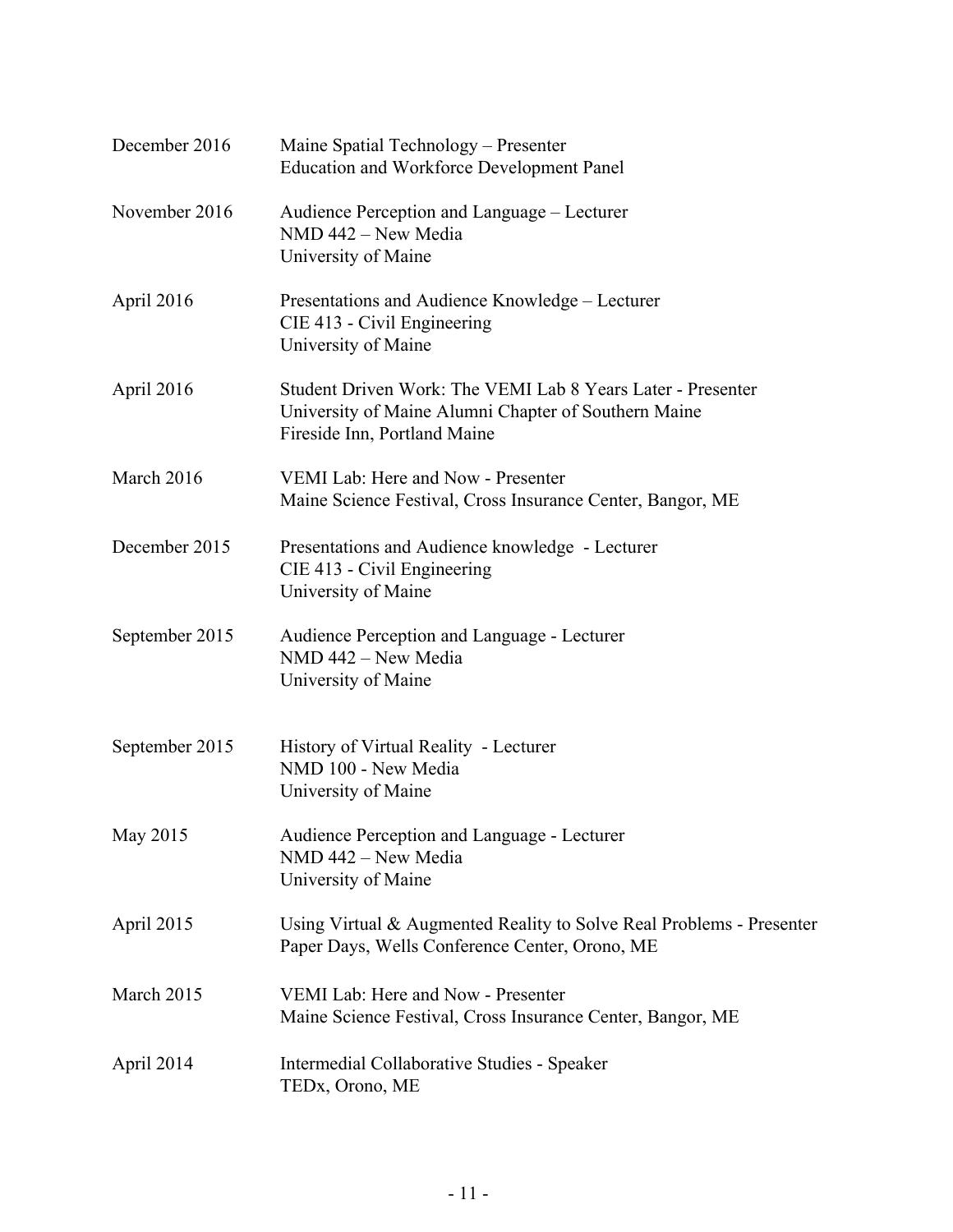| April 2014    | Intermedial Collaborative Studies - Speaker<br>GSG Expo, IMRC, University of Maine                                              |
|---------------|---------------------------------------------------------------------------------------------------------------------------------|
| April 2014    | Student Driven Work: VEMI Lab Six Years Later - Speaker<br>GSG Expo, IMRC, University of Maine                                  |
| March 2014    | Internet Users and Emerging Patterns - Lecturer<br>SIE 515 - School of Computing and Information Science<br>University of Maine |
| December 2013 | Presentations and Audience knowledge - Lecturer<br>CIE 413 - Civil Engineering<br>University of Maine                           |
| October 2013  | Documenting and Archiving your Projects – Speaker<br>Maine International Conference on the Arts<br>University of Maine          |
| March 2013    | The Internet is Getting Smaller – Lecturer<br>SIE 515 - School of Computing and Information Science<br>University of Maine      |
| March 2012    | Discussion of Online Interactions – Lecturer<br>SIE 515 - School of Computing and Information Science<br>University of Maine    |
| November 2011 | Social Media in Business - Speaker<br>Maine Business School<br>University of Maine                                              |
| October 2011  | Social Media Today - Speaker<br>Juice Conference, Camden, ME                                                                    |
| March 2011    | Online Communities and Their Growth – Lecturer<br>SIE 515 - Spatial Information Science and Engineering<br>University of Maine  |
| March 2010    | Discussion of Online Interactions – Lecturer<br>SIE 515 - Spatial Information Science and Engineering<br>University of Maine    |

**Student Awards, Fellowships, and Grants:**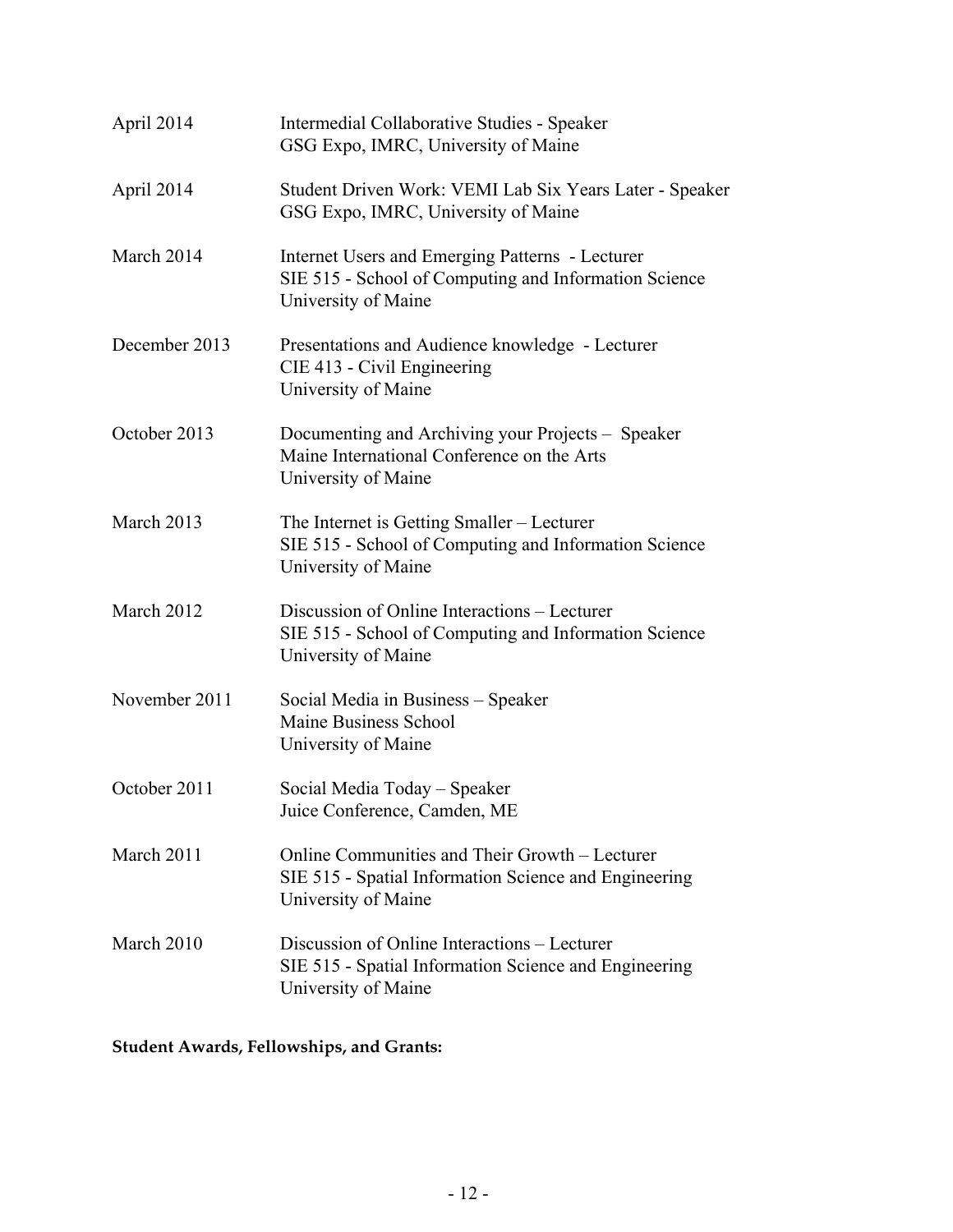| 2016-2017 | Toni Kaplan, Undergraduate Research and Creative Activity CLAS<br>Fellowship "Evaluation of Virtual Reality Simulation as a Supplemental<br>Treatment in Cases of Seasonal Affective Disorder", comparing traditional<br>and VR-based mitigation for SAD<br>(R.R. Corey, Co-PI; with N.A. Giudice, PI)                                                                        |
|-----------|-------------------------------------------------------------------------------------------------------------------------------------------------------------------------------------------------------------------------------------------------------------------------------------------------------------------------------------------------------------------------------|
| 2015-2016 | Brenden Peters, Undergraduate Research and Creative Activity CLAS<br>Fellowship "Dynamic Motion Control: Networked Control Software and<br>Expanded Physical Capabilities for Virtual Environment Motion Feedback<br>Devices", focusing on development of software for the VEMI Lab's<br>six-degrees-of-freedom motion platform<br>(R.R. Corey, Co-PI; with N.A. Giudice, PI) |
| 2015-2016 | Brenden Peters, Maine Space Grant Consortium (MSGC) fellowship<br>"Dynamic Motion Control: Networked Control Software and Expanded<br>Physical Capabilities for Virtual Environment Motion Feedback Devices",<br>focusing on development of software for the VEMI Lab's<br>six-degrees-of-freedom motion platform<br>(R.R. Corey, Co-PI; with N.A. Giudice, PI)               |
| 2015-2016 | Scott Richards, Center for Undergraduate Research fellowship "Virtual<br>Reality Exposure Therapy for Veterans with PTSD", platform for creating<br>situationally-specific simulations for the treatment of PTSD<br>(R.R. Corey, Co-PI; with N.A. Giudice, PI)                                                                                                                |
| 2014-2015 | Allison Goodridge, Center for Undergraduate Research Fellowship<br>"Dynamic Motion Control: Generating Physical Phenomena for<br>Examination of Spatial Cognition and Impulse Response in Virtual<br>Environments"<br>(R.R. Corey, Co-PI; with N.A. Giudice, PI)                                                                                                              |
| 2014-2015 | Sam Gates, Center for Undergraduate Research Fellowship "Accelerometer<br>for Fall Detection"<br>(R.R. Corey, Co-PI; with N.A. Giudice, PI)                                                                                                                                                                                                                                   |
| 2014-2015 | Meghan Hurlburt, Undergraduate Research and Creative Activity<br><b>CLAS</b> Fellowship<br>"Monitoring Independently Aging Adults With Radio Frequency<br>Indicator Technology: An Inexpensive and Noninvasive Solution for<br>Aging in Place"<br>(R.R. Corey, Co-PI; with N.A. Giudice, PI)                                                                                  |
| 2014-2015 | Meghan Hurlburt, Center for Undergraduate Research Fellowship<br>"Using Radio Frequency Indicator Technology as An Inexpensive and<br>Noninvasive Solution for Aging in Place"<br>(R.R. Corey, Co-PI; with N.A. Giudice, PI)                                                                                                                                                  |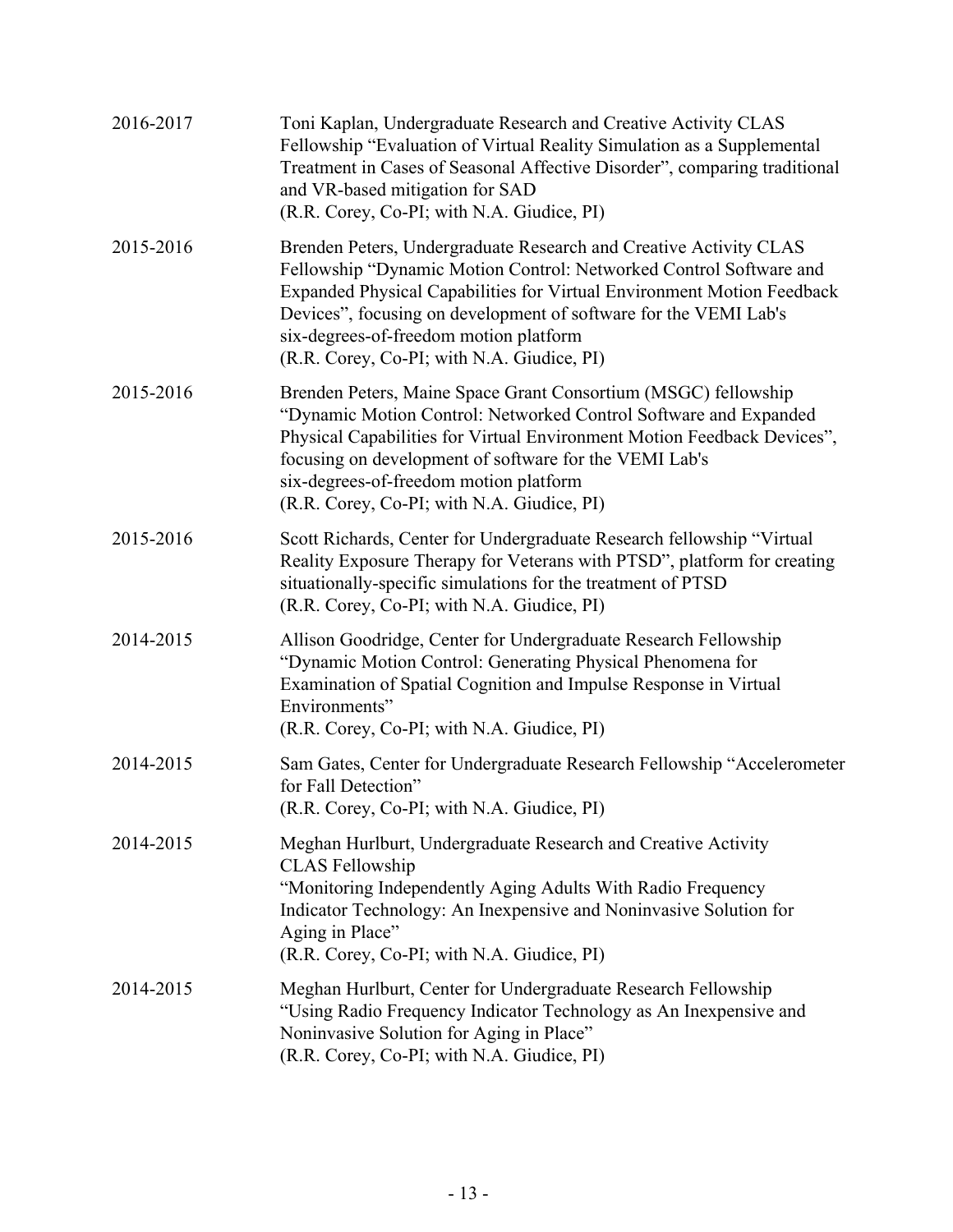| 2014-2015 | Tim McGrath, Center for Undergraduate Research Fellowship<br>"Development of a Non-Visual Indoor Navigation Assistive Device Using<br>Real-Time Tracking and Multimodal Feedback"<br>(R.R. Corey, Co-PI; with N.A. Giudice, PI)                               |
|-----------|---------------------------------------------------------------------------------------------------------------------------------------------------------------------------------------------------------------------------------------------------------------|
| 2014-2015 | Brenden Peters, Center for Undergraduate Research Fellowship<br>"A Low-Power Device for Indoor Mapping and Navigation"<br>(R.R. Corey, Co-PI; with N.A. Giudice, PI)                                                                                          |
| 2014-2015 | Brenden Peters, Undergraduate Research and Creative Activity<br><b>CLAS</b> Fellowship<br>"Devices for Indoor Mapping and Augmented Navigation"<br>(R.R. Corey, Co-PI; with N.A. Giudice, PI)                                                                 |
| 2014-2015 | Dustin Sleight, Center for Undergraduate Research Fellowship<br>"Dynamic Motion Control: Generating Physical Phenomena for<br>Examination of Spatial Cognition and Impulse Response in Virtual<br>Environments"<br>(R.R. Corey, Co-PI; with N.A. Giudice, PI) |
| 2013-2014 | Sylvia Allain, Undergraduate Research and Creative Activity<br><b>CLAS</b> Fellowship<br>"Virtual Modeling of Forest Populations in Maine"<br>(R.R. Corey, Co-PI; with N.A. Giudice, PI)                                                                      |
| 2013-2014 | Sylvia Allain, Center for Undergraduate Research Fellowship<br>"Virtual Modeling of Forest Populations in Maine given the Introduction<br>of Invasive Plant Species"<br>$((R.R. \text{Corey}, \text{Co-PI}; \text{with } N.A. \text{ Guide}, \text{PI})$      |
| 2013-2014 | Jon Cole, Center for Undergraduate Research Fellowship "Virtual<br>Simulations of Compensatory Techniques for Age-Related Vision Loss"<br>(R.R. Corey, Co-PI; with N.A. Giudice, PI)                                                                          |
| 2013-2014 | Tim McGrath, Center for Undergraduate Research Fellowship<br>"Non-Visual Indoor Navigation Using Three Dimensional Auditory<br>Displays and Sensory Feedback from Mobile Devices"<br>(R.R. Corey, Co-PI; with N.A. Giudice, PI)                               |
| 2013-2014 | Dustin Sleight, Center for Undergraduate Research Fellowship<br>"A Study in Site-Specific Access to Multimodal Interfaces for Geospatial<br>Navigation"<br>(R.R. Corey, Co-PI; with N.A. Giudice, PI)                                                         |
| 2013-2014 | Dustin Sleight, Undergraduate Research and Creative Activity<br><b>CLAS</b> Fellowship<br>"Mobile mapping applications: Access to Multimodal Interfaces for                                                                                                   |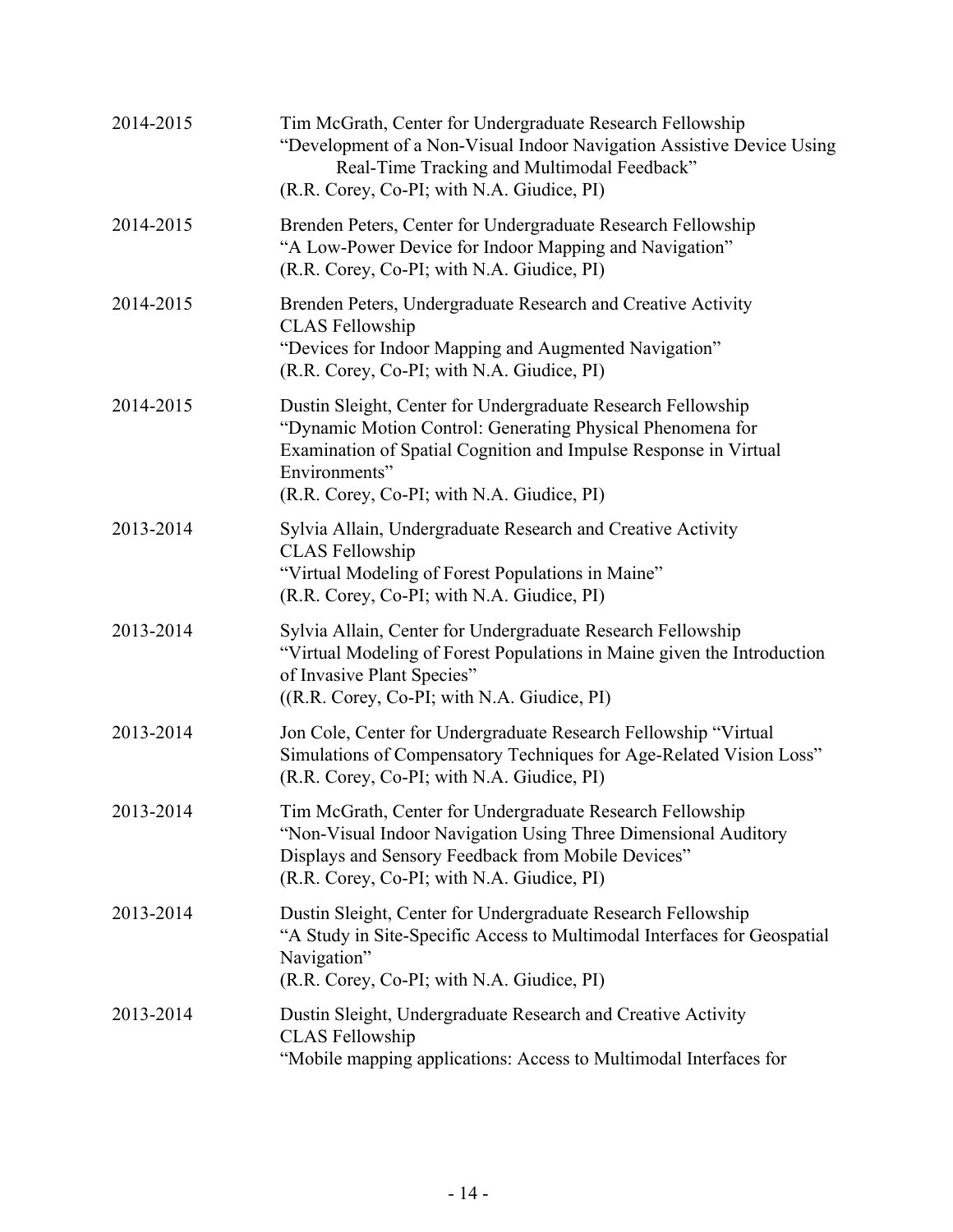|           | Geospatial Navigation"<br>(R.R. Corey, Co-PI; with N.A. Giudice, PI)                                                                                                                     |
|-----------|------------------------------------------------------------------------------------------------------------------------------------------------------------------------------------------|
| 2012-2013 | Jon Cole, Center for Undergraduate Research Fellowship<br>"Virtual Simulations of Compensatory Techniques for Age-Related Vision<br>Loss"<br>(R.R. Corey, Co-PI; with N.A. Giudice, PI)  |
| 2011-2012 | Jon Cole, Undergraduate Research and Creative Activity<br><b>CLAS</b> Fellowship<br>"Virtual simulations of age-related visual impairment"<br>(R.R. Corey, Co-PI; with N.A. Giudice, PI) |
| 2011-2012 | Josh Leger, Undergraduate Research and Creative Activity<br><b>CLAS</b> Fellowship<br>"Visual Augmentation for Aging and Navigation"<br>(R.R. Corey, Co-PI; with N.A. Giudice, PI)       |

# **Mentoring and Leadership:**

| 2010 - Present | <b>VEMI Undergraduate Research and Education Supervisor</b><br>20 undergraduate students annually |
|----------------|---------------------------------------------------------------------------------------------------|
| 2020           | Honors College Advisor<br>Student: Sophia Crockett-Current                                        |
| 2020           | Top Scholar Advisor<br><b>Student: Tian Morrison</b>                                              |
| 2020           | Top Scholar Advisor<br><b>Student: Theodore Erikson</b>                                           |
| 2020           | Top Scholar Advisor<br><b>Student: Emily Hanscom</b>                                              |
| 2019           | Top Scholar Advisor<br><b>Student: Tian Morrison</b>                                              |
| 2019           | Top Scholar Advisor<br><b>Student: Theodore Erikson</b>                                           |
| 2015           | Capstone Advisor in Computer Science<br>Students: Samuel Gates, Brenden Peters, & Ethan Porter    |
| 2014           | Capstone Advisor in Computer Science<br>Students: Jonathan Cole & Meghan Hurlburt                 |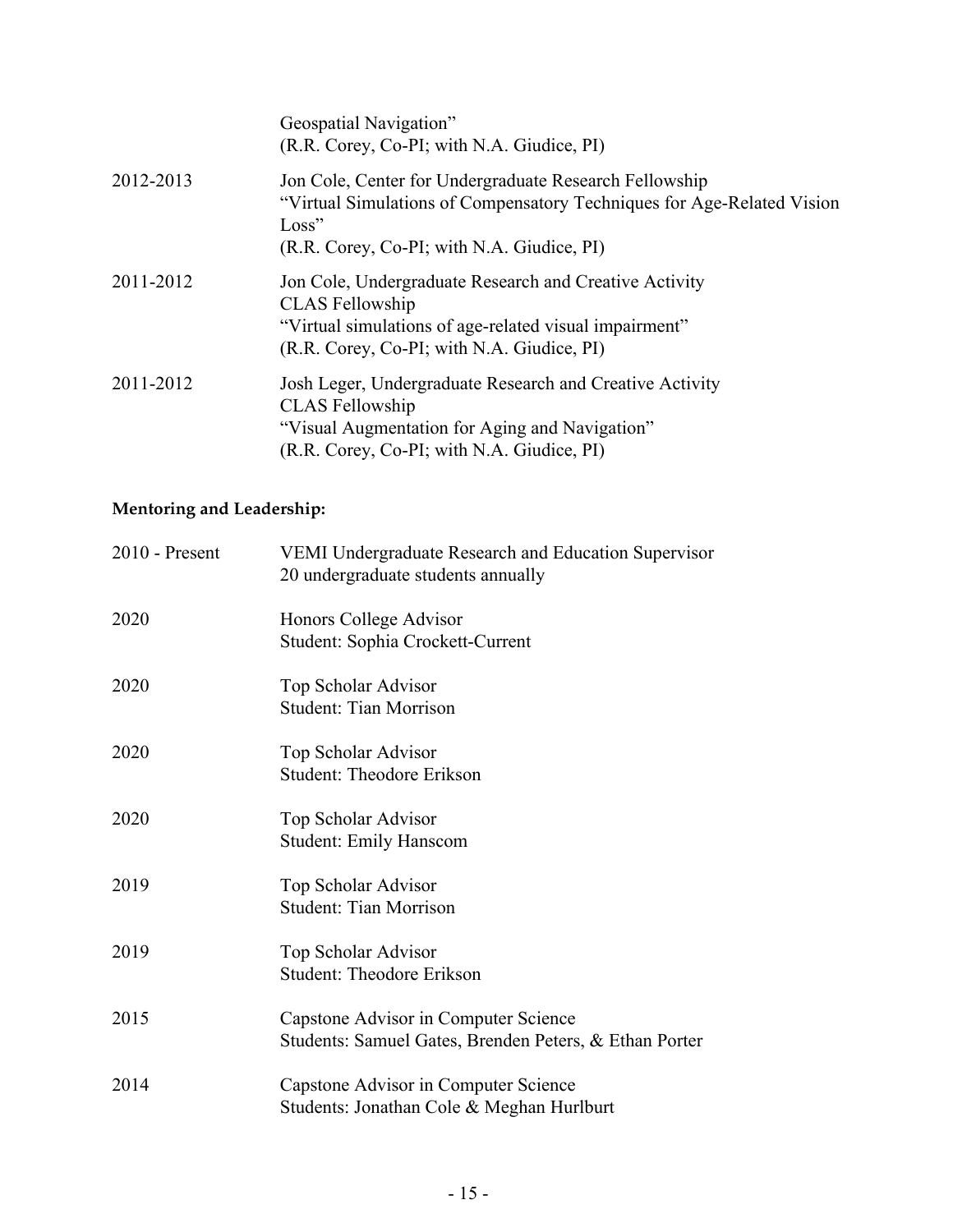| 2013 | Capstone Mentor in Computer Science<br>Students: Sylvia Allain                               |
|------|----------------------------------------------------------------------------------------------|
| 2013 | Capstone Advisor in New Media<br>Students: Stephen Talbot, Charles Dolloff, and Chris Bryant |
| 2013 | Capstone Advisor in Mechanical Engineering<br><b>Student: Timothy McGrath</b>                |
| 2010 | Vice President<br>Intermedia Student Organization                                            |

### **Graduate Supervising, Mentoring, and/or Advising 1+ Semesters in Lab:**

|               | 2020-Present Oisin Biswas: Biomedical Engineering (Committee)                    |
|---------------|----------------------------------------------------------------------------------|
|               | 2019-Present Emily Blackwood: Ph.D. (Advisor)                                    |
|               | 2019-Present Danial Regan: Ph.D. Chemical and Biological Engineering (Committee) |
|               | 2018-Present Paul Fink: Learning to Trust in Autonomous Vehicles                 |
| 2018-2019     | Kaitlyn Haase: Ph.D. Immersive Virtual Haptics (Committee)                       |
| 2018-2019     | Christina LeBlanc: Higher Education                                              |
| 2016-2018     | Samuel Gates: M.S. Spatial Navigation                                            |
| 2016-2018     | Kaitlyn Haase: M.S. Assistive Technology and Spatial Navigation                  |
| 2016-2017     | Stacy Doore: Ph.D. Spatial Preposition use in Indoor Scene Descriptions          |
| 2015-2019     | Emily Blackwood: M.S. Anthropology                                               |
| 2015-2018     | Jon Cole: Compensatory Augmentations and VR for Information Visualization.       |
| 2015-2017     | Kendra Bird: M.S. Anthropology.                                                  |
| 2014-2018     | Hari Palani: Ph.D. Vibro-audio Interface Testing and Development.                |
| 2014-2017     | Aaron Boothroyd: M.A. Interdisciplinary Studies (Committee)                      |
| 2014-2015     | Kristin Doherty: M.S. Communications.                                            |
| 2012-2017     | Raymond Perry: Augmented and Virtual Reality for Information Visualization.      |
| $2011 - 2013$ | Hari Palani: M.S. Indoor Navigation with Vibro-audio Interfaces.                 |
| 2010-2017     | Chris Bennett: Spatial Cognition and Functional Equivalence.                     |
| 2010-2016     | Hengshan Li: Spatial Cognition and Indoor Navigation.                            |
| 2010-2013     | Saranya Kesavan: M.S. Visual-spatial Image Conversion.                           |
| 2010-2012     | Shreyans Jain: M.S. Indoor Navigation Spatial Audio Interfaces.                  |

2009–2011 Monoj Kumar Raja: M.S. Vibro-audio Touchscreen Interfaces for Learning.

## **Undergraduate Research Advising 1+ Semesters in Lab :**

- 2020-Present Izzy ??
- 2020-Present Adan ??
- 2020-Present Maher Alsamsam: Biomedical Engineering
- 2020-Present Emily Hanscom: Biomedical Engineering
- 2020-Present Zane Nygaard: Computer Science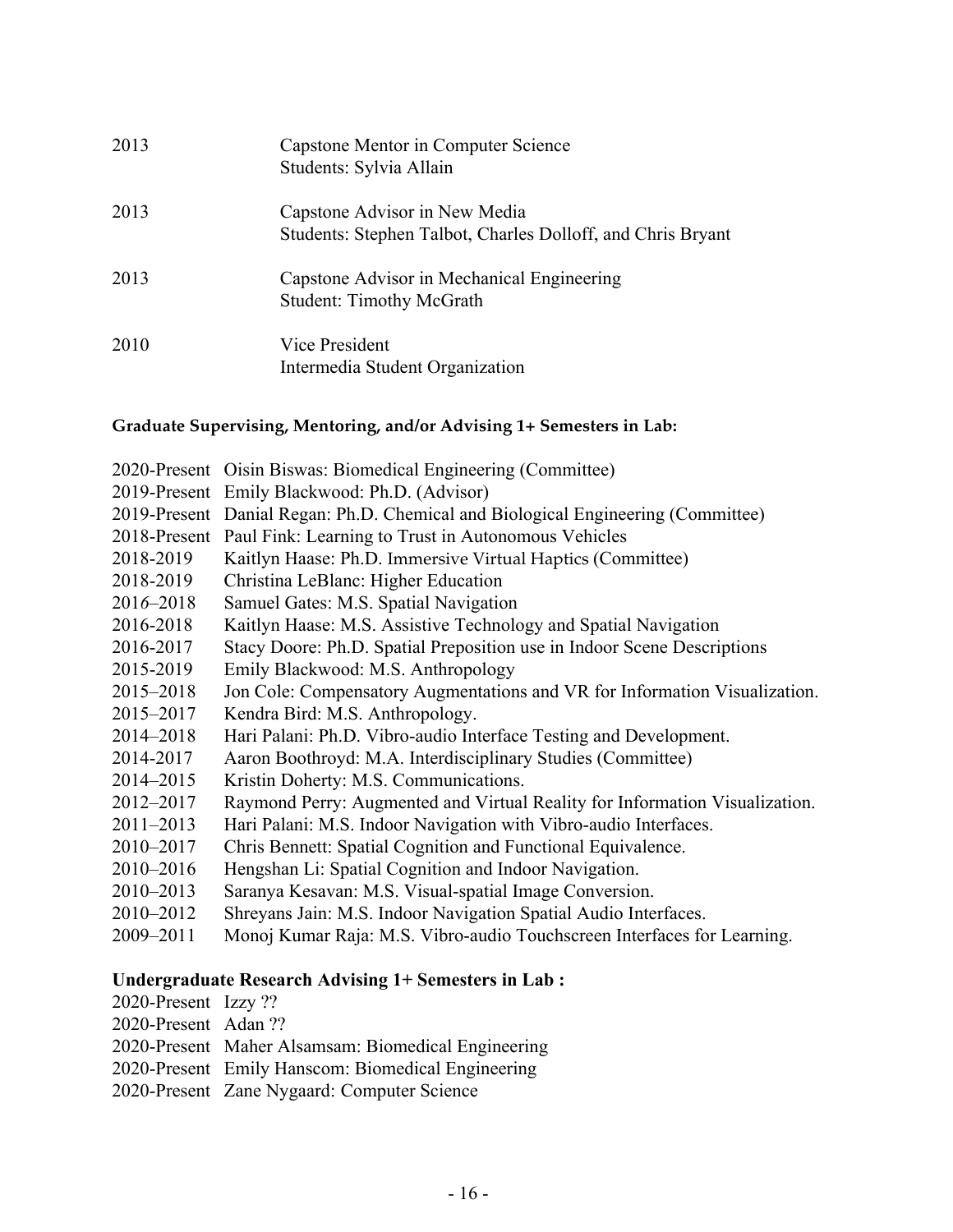|              | 2020-Present Tian Morrison: Biomedical Engineering  |
|--------------|-----------------------------------------------------|
| 2020         | Bailey Corless: Biomedical Engineering              |
| 2019         | Laura Friel: Bowdoin Student                        |
| 2019         | Matthew Donnelly: Bowdoin Student                   |
| 2019         | Rose XI: Bowdoin Student                            |
| 2019-Present | Roisin Rumsay: Computer Science                     |
| 2019-Present | Theodore Erikson: Mechanical Engineering Technology |
| 2019-Present | Jessica Holz: Communication Science Disorders       |
| 2019-Present | Colleen DeMaris: Computer Science                   |
| 2019-Present | Aubree Nygaard: Computer Science                    |
| 2018-Present | Isaac Sparks-Willey: Computer Science               |
| 2018-2020    | Oisin Biswas: Biomedical Engineering                |
| 2018-Present | Nathan Brown: Accounting & Finance                  |
| 2018-2019    | Betelhem Abay: Bioengineering                       |
| 2018-2019    | Joanna Howell: Social Work                          |
| 2018-2019    | Anna Webber: Bioengineering                         |
| 2018-2019    | Daniel Lesko: Bioengineering                        |
| 2018-2019    | Coulter Morrill: Kinesiology                        |
| 2018         | Justin Hafner: Kinesiology                          |
| 2018         | Timothy Alholm: Computer Engineering                |
| 2018-2020    | Adam Farrington: Computer Science                   |
| 2017-2019    | Annie Hepburn: New Media & Social Work              |
| 2017-2019    | Christina LeBlanc: Secondary Education & English    |
| 2017-2020    | Maggie Karas: Social Work                           |
| 2017-2018    | Rob Owens: Computer Science                         |
| 2017         | Hanna Karas: New Media                              |
| 2017-2020    | Sophia Crockett-Current: New Media                  |
| 2017         | <b>Todd Hawkins: Computer Science</b>               |
| 2016-2020    | Walter Rasmussen: Computer Engineering              |
| 2016-2017    | Tyler Hine: Psychology                              |
| 2016-2017    | Dakoda Brown: Computer Science                      |
| 2016-2019    | <b>Bradley Butler: Psychology</b>                   |
| 2016-2018    | John San Diego: Computer Science                    |
| 2016-2018    | Nicholas Jensen: Psychology                         |
| 2016         | Alex Rizzini: English                               |
| 2016         | Harrison Meagher: Computer Science                  |
| 2016-2017    | Allarie Lever: University Studies                   |
| 2015-2017    | Emily Blackwood: Anthropology                       |
| 2015-2017    | Amy Fortier-Brown: New Media                        |
| 2015-2016    | <b>Ethan Porter: Computer Science</b>               |
| 2015-2016    | <b>Scott Richards: Computer Science</b>             |
| 2015         | Brian Hodges: Electrical Engineering                |
| 2014-2016    | <b>Samuel Gates: Computer Science</b>               |
| 2014-2017    | Toni Kaplan: New Media                              |
| 2014-2016    | Brenden Peters: Computer Science                    |
|              |                                                     |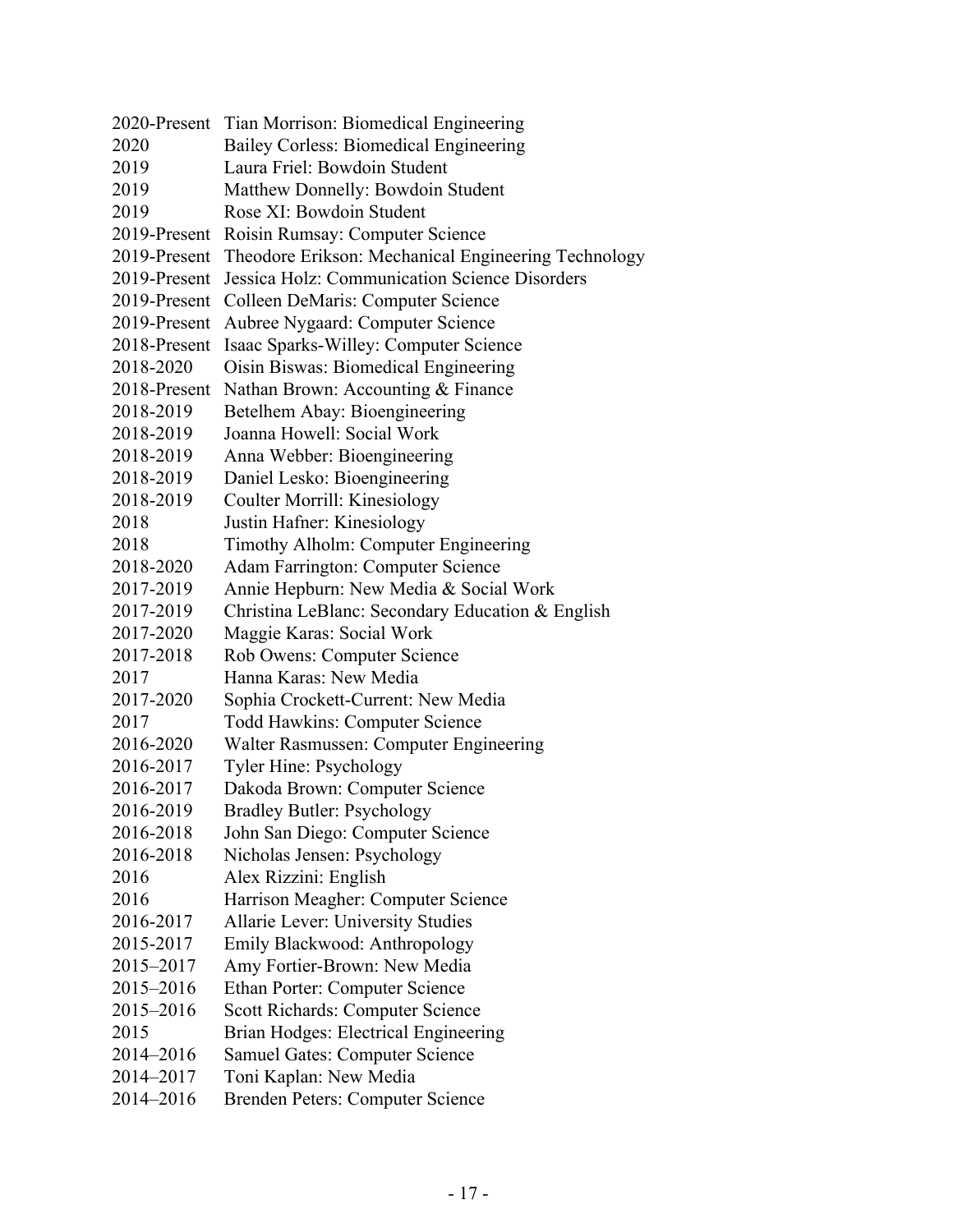- 2014–2015 Peter Coleman: New Media
- 2014–2015 Jake Lavoie: Studio Arts
- 2014–2015 Clayton Peterson: Computer Science
- 2014 Samuel Foster: Physics
- 2013–2014 Sylvia Allain: Computer Science
- 2013–2015 Meghan Hurlburt: Computer Science
- 2012–2015 Dustin Sleight: Mechanical Engineering/Theater
- 2012–2013 Michelle Beauchemin: Engineering Physics
- 2011–2012 Joshua Leger: Electrical and Computer Engineering
- 2011–2012 Ashley Suitter: Psychology
- 2011–2012 Meghan White: Political Science
- 2011–2014 Jon Cole: Computer Science
- 2010–2012 Raymond Perry: Electrical Engineering
- 2010–2012 Rafael Ramos: Psychology
- 2010 Joshua Gaylin: MicroBiology
- 2009–2015 Tim McGrath: Mechanical Engineering
- 2009–2010 Tim Baker: Mathematics.

# **High School Interns**

2018-2019 Max Sennett Summer 2018 Nathanial Batson Summer 2018 Lily Millard 2018-2019 Theodore Erikson 2018-2019 Roisan Rumsey Summer 2018 Tyler Delargy Summer 2017 David Levoy Summer 2017 Benjamin Rayhill Summer 2016 Reid Hastings

# **Media and Public Outreach:**

| 2020 | Medical Press, 4/15/20.<br>"Researchers find efficacy in new digital map in aiding visually impaired"<br>News Piece.        |
|------|-----------------------------------------------------------------------------------------------------------------------------|
| 2020 | News Center Maine, $3/27/20$ .<br>"New app created in Maine aims to reduce opioid deaths" News/Video<br>Piece.              |
| 2020 | Bangor Daily News, $3/26/20$ .<br>"New mobile app is the latest tool to help Mainers fight opioid overdoses"<br>News Piece. |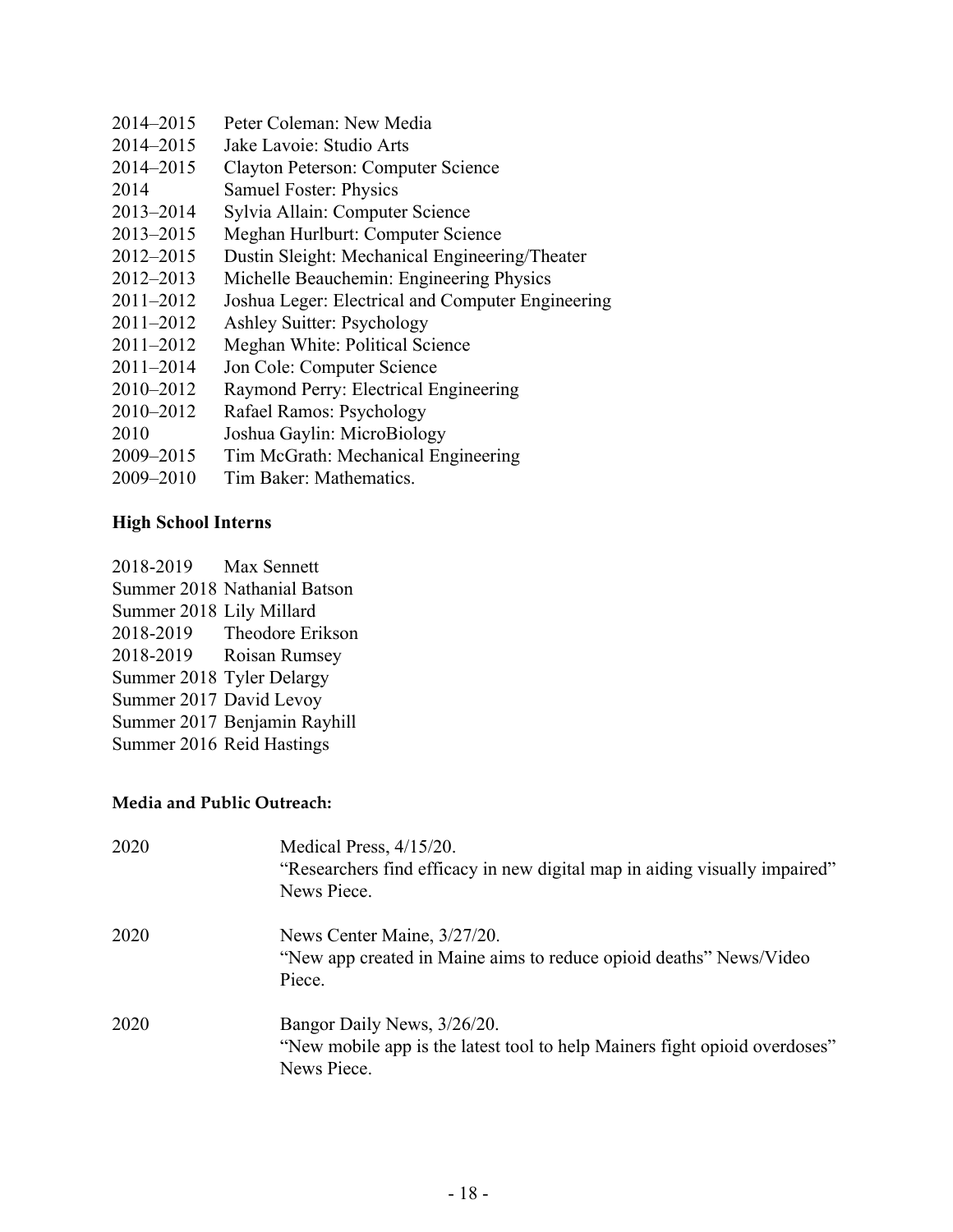| 2020 | WABI TV, 1/17/20.<br>"VEMI lab hosts fifth annual 'Rapid Research Week" News/Video Piece.                                                              |
|------|--------------------------------------------------------------------------------------------------------------------------------------------------------|
| 2020 | FOX 22 WFVX, 1/17/20.<br>"University of Maine's VEMI Lab wraps up Rapid Research week 2020"<br>News Piece.                                             |
| 2019 | UMaine News, 10/7/19<br>"VEMI Lab receives \$500,000 NSF grant to research Autonomous<br>Vehicles" News Piece.                                         |
| 2019 | WVII ABC7, 8/26/19.<br>"UMaine's VEMI Lab receives \$500,000 grant to research fully<br>self-driving vehicle." News/Video Piece.                       |
| 2019 | UMaine News, 8/23/19.<br>"UMaine research project focuses on improving trust in autonomous<br>vehicles using human-vehicle collaboration." News Piece. |
| 2019 | Bowdoin News, 7/22/19.<br>"Virtual Reality Opens Up New Worlds at Bowdoin." News Piece.                                                                |
| 2018 | Umaine News, 11/28/18.<br>"Social Media Spotlight: Emily Blackwood." News Piece.                                                                       |
| 2018 | Umaine News, 11/15/18.<br>"Social Media Spotlight: Justin Hafner." News Piece.                                                                         |
| 2018 | WABI TV5, 09/21/2018.<br>"VEMI Lab Celebrates 10 <sup>th</sup> Anniversary" News/Video Piece.                                                          |
| 2018 | Bowdoin College, 11/28/18.<br>"Expanding Access to STEM." Online news article.                                                                         |
| 2018 | The Maine Edge, $8/21/18$ .<br>"Umaine receives National Science Foundation grant." News Piece.                                                        |
| 2017 | Maine Alumni Magazine, Spring 2017<br>"Eye-Opening Education." Magazine Article.                                                                       |
| 2016 | WABI TV5, 5/24/16<br>Virtual Reality in Maine: Part 2. News/Video Piece                                                                                |
| 2016 | WABI TV5, 5/23/16<br>Virtual Reality in Maine: Part 1. News/Video Piece                                                                                |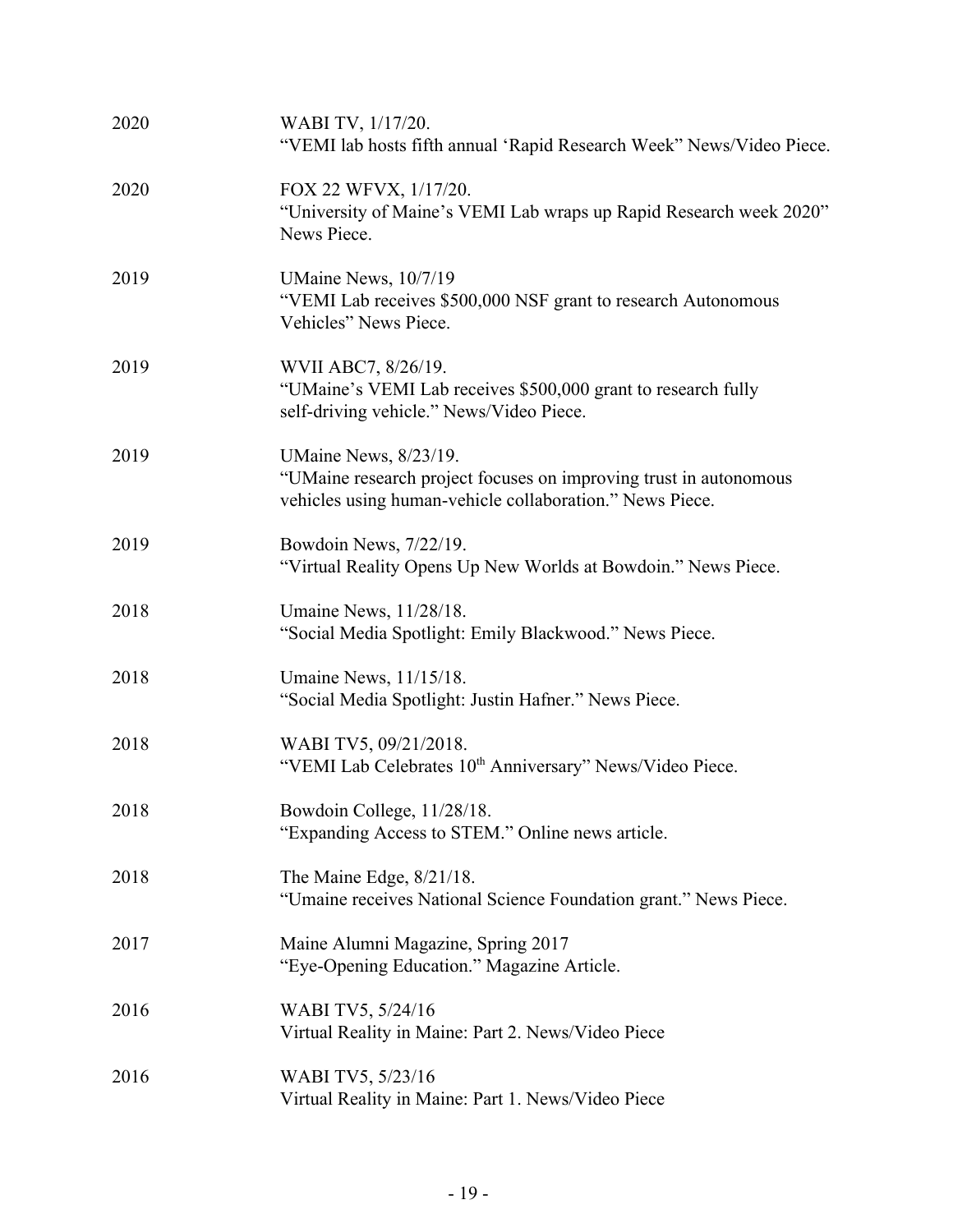| 2016 | UMaine Today, News 5/06/16<br>WLBZ reports on sensor technology research to help older adults stay at<br>home. News piece.                      |
|------|-------------------------------------------------------------------------------------------------------------------------------------------------|
| 2016 | VRNews Blog, news 4/20/16<br>Virtual Terrain Simulator is a VR Peripheral the Replicates Ground<br>Surfaces. News piece.                        |
| 2016 | SCIS, Media 4/17/16<br>Campus Organization Tours VEMI Lab. News piece.                                                                          |
| 2016 | SCIS, Media 3/28/16<br>Four VEMI Lab Papers Accepted for 2016 Human-Computer Interaction<br>International Conference. News piece.               |
| 2016 | SCIS, Media 3/23/16<br>SCIS Students Continue STEM Outreach. News piece.                                                                        |
| 2016 | Maine Science Festival, News 3/19/16<br>VEMI Lab Live News piece.                                                                               |
| 2016 | SCIS, Media 2/15/16<br>VEMI Continues Outreach to Inspire Maine Kids with STEM Education.<br>News piece.                                        |
| 2016 | Lincoln Academy Blog, News 2/11/16<br>Virtual Reality: Our Future World? Teen Science Cafe. News piece.                                         |
| 2015 | Portland Press Herald, 11/26/15<br>Dartmouth, UMaine aim to help scholars study historic films. News piece.                                     |
| 2015 | UMaine Today, News 11/21/15<br>VEMI Lab cited in Dartmouth News Article. News piece.                                                            |
| 2015 | Dartmouth Now 11/18/15<br>Mark Williams and Media Ecology Project Receive NEH Grant                                                             |
| 2015 | WFVX, 10/21/15<br>Back to the Future Day. News piece.                                                                                           |
| 2015 | King.Sentate.Gov, 8/13/15<br>At Telehealth Roundtable, King Calls for Increased Investment and<br>Federal Support for Telemedicine. News piece. |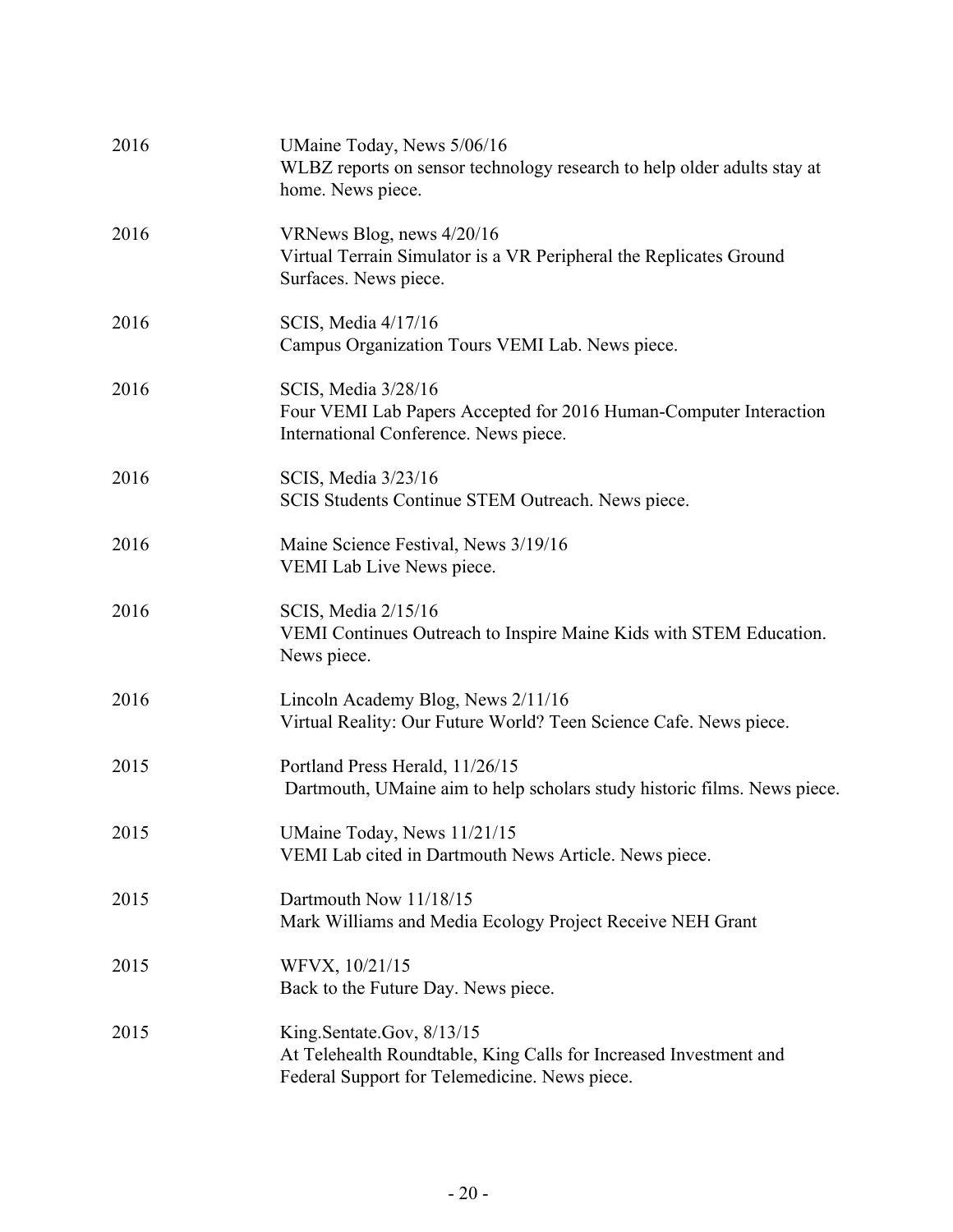| 2015 | WABI TV5, 8/13/15<br>UMaine Hosts Telehealth Conference. News piece.                                                                                                    |
|------|-------------------------------------------------------------------------------------------------------------------------------------------------------------------------|
| 2015 | WVII ABC 7, 8/13/15<br>Senator King Calls for More Telemedicine; Asking for Regulatory Change<br>and Broadband Expansion. News piece.                                   |
| 2015 | MPBN, 8/13/15<br>Sen. King Calls for More Investment in Telemedicine. News piece.                                                                                       |
| 2015 | University of Maine: View Book, 8/1/15<br><b>Explore Frontiers at UMaine</b>                                                                                            |
| 2015 | WABI-TV 5, 6/26/15<br>Retirees: These gadgets will help you stay in your home longer. News<br>piece.                                                                    |
| 2015 | Portland Monthly: Tomorrowland, 6/1/15<br>VEMI Lab Igniting imaginations. News piece.                                                                                   |
| 2015 | WABI-TV 5, 3/21/15<br>First-Ever Maine Science Festival in Bangor. News piece.                                                                                          |
| 2015 | WABI-TV 5, 3/5/15<br>UMaine Undergrads Assembling Technology to Enhance Virtual<br>Reality Programs. News piece.                                                        |
| 2015 | Bangor Daily News, 2/19/15<br>A Republican and Democrat agree: Strong UMaine strengthens<br>state's future                                                              |
| 2014 | Bangor Daily News, 11/6/14<br>UMaine showcases cross-disciplinary aging research and<br>technology. News piece.                                                         |
| 2014 | WFVX FOX 22, 10/2/14<br>VEMI Lab Showcases Updated Virtual & Touch Devices. News piece.                                                                                 |
| 2014 | Maine Department of Labor<br>Program That Prepares Students Who Are Blind or Visually Impaired for<br>College Highlights Opportunity, Teaches Independence. News piece. |
| 2014 | Senator George J. Mitchell Center for Sustainability Solutions, 5/19/14<br>High-tech Wind Farm Simulation Awaits Monhegan Island Tourists                               |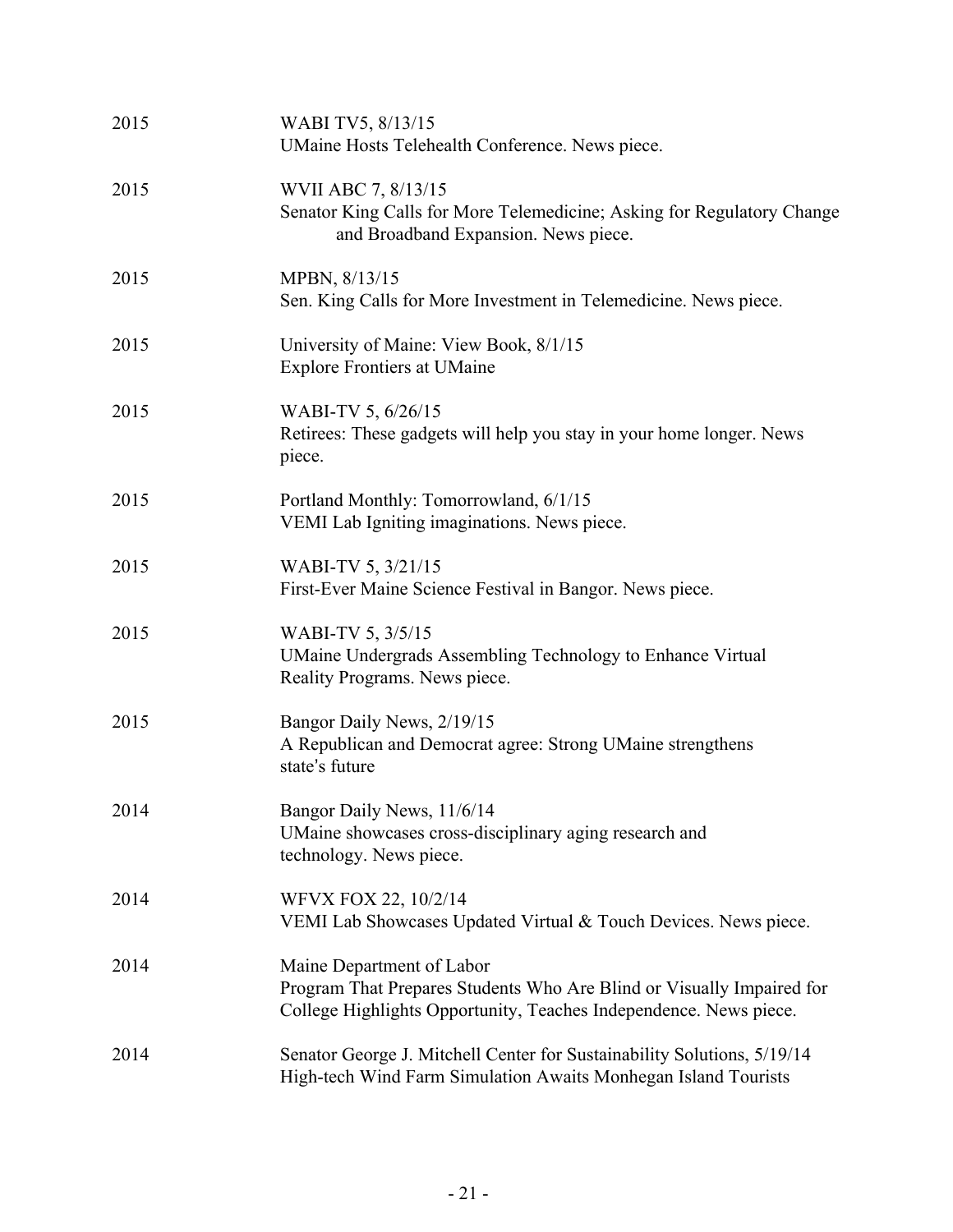| 2014 | The Maine Campus, 3/24/14<br>UMaine VEMI Lab combines research, technology, and friendship. Story.                                      |
|------|-----------------------------------------------------------------------------------------------------------------------------------------|
| 2014 | WABI TV5, 2/13/14<br>UMaine Students Show Off "Virtual Reality". News piece.                                                            |
| 2014 | WVII ABC 7, 2/13/14<br>VEMI Lab on UMaine Campus Holds Open House. News piece.                                                          |
| 2013 | Bangor Daily News, 2/8/13<br>UMaine researchers working to shape the future of virtual sight. Story.                                    |
| 2013 | WFVX Bangor, 2/6/13<br>Committee Looks to UMaine Students for Workforce Preparedness.<br>Coverage.                                      |
| 2013 | The Maine Campus, 2/3/13<br>'Knick'd – A Culinary Incident' a dining oddity by UMaine grads                                             |
| 2012 | <b>UMaine Today</b> , Winter<br>Space Travel: How can virtual reality inform our navigation of real world<br>environments? Cover story. |
| 2012 | UMaine Today, Winter<br>Forward Thinking: UMaine alum embraces the challenge of being first                                             |
| 2012 | The Free Press, $10/10/12$<br>Art Current: See Touch Hear at Asymmetrick Arts                                                           |
| 2012 | UMaine College of Liberal Arts and Sciences LookBook annual<br>publication. News piece.                                                 |
| 2011 | The Maine Campus<br>Get plugged in: UMaine virtual reality lab creates something from nothing.<br>News piece.                           |
| 2011 | <b>UMaine Today</b> , Fall<br>Culinary Incident at UMaine . News piece.                                                                 |
| 2011 | College of Liberal Arts and Sciences Annual<br>Culinary Incident at UMaine. Story.                                                      |
| 2009 | <b>UMaine College of Engineering Magazine</b><br>VEMI Lab featured in a news article.                                                   |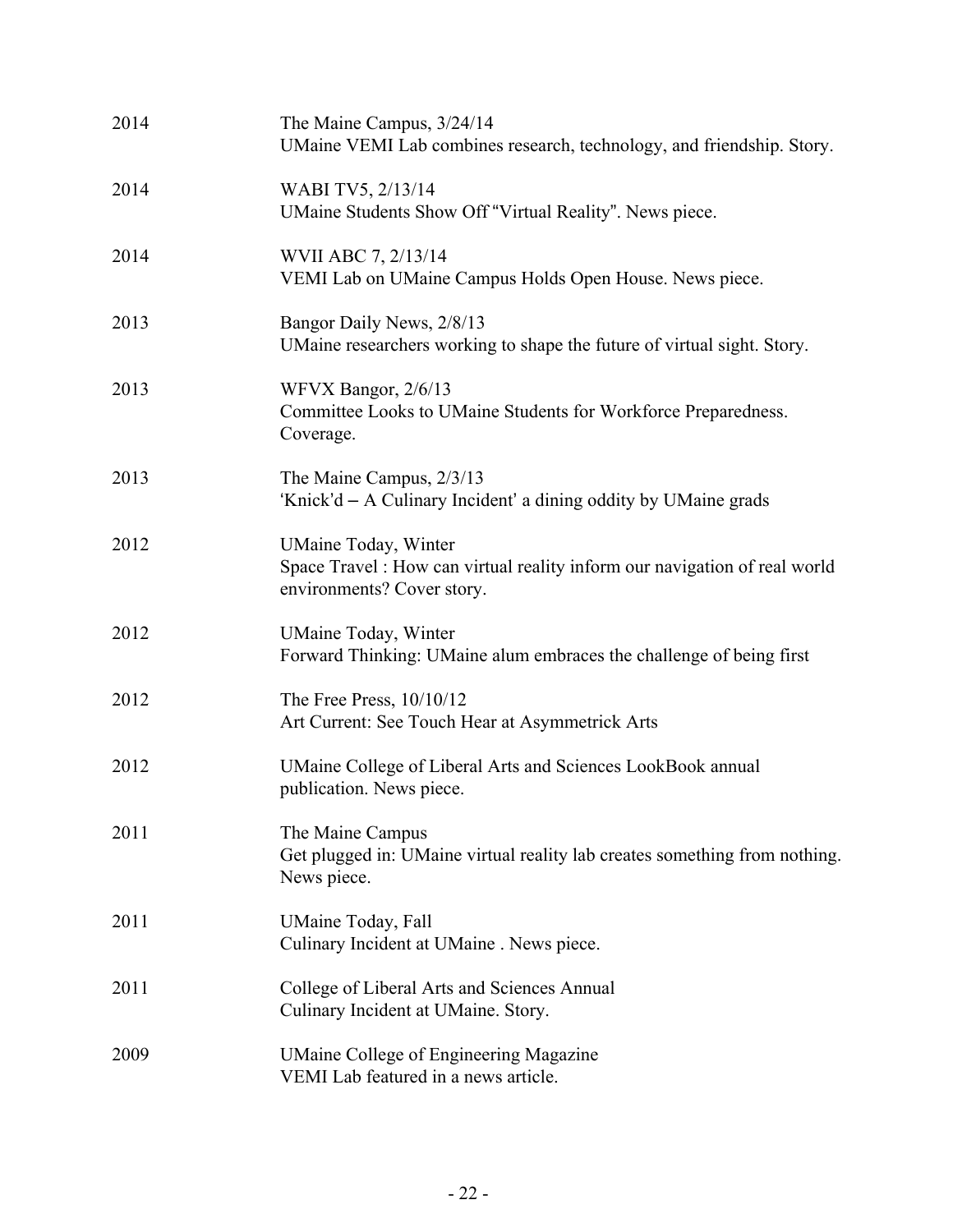## **Creative Exhibitions:**

| May. 2020  | <b>VEMI Lab Graduation Ceremony</b><br>Online, Carnegie Hall, University of Maine                            |
|------------|--------------------------------------------------------------------------------------------------------------|
| Jan. 2020  | Rapid Research Week<br>Carnegie Hall, University of Maine                                                    |
| Jun. 2018  | <b>VEMI Family BBQ</b><br>Carnegie Hall, University of Maine                                                 |
| Jan. 2019  | Rapid Research Week<br>Carnegie Hall, University of Maine                                                    |
| Sept. 2018 | VEMI10: Working in Emerging Technology Conference<br>Buchanan Alumni House, University of Maine              |
| Jan. 2018  | Rapid Research Week<br>Carnegie Hall, University of Maine                                                    |
| Oct. 2017  | "VEMI Lab Halloween" (augmented reality)<br>Carnegie Hall, University of Maine                               |
| Aug. 2015  | "Invasive Species" (a culinary incident / installation),<br>Center for Maine Contemporary Arts, Rockland, ME |
| Mar. 2015  | "VEMI Education Exhibition" (a community event),<br>Maine Science Festival, Bangor, ME                       |
| Oct. 2014  | "VEMI Open House II" (augmented reality)<br>Carnegie Hall, University of Maine                               |
| Aug. 2014  | "Invasive Species" (a culinary incident),<br>IMRC Black Box, University of Maine                             |
| Apr. 2014  | "Collaborative Research" (installation),<br>GSG Expo, IMRC, University of Maine                              |
| Jan. 2014  | "VEMI Open House" (augmented reality)<br>Carnegie Hall, University of Maine                                  |
| Jan. 2013  | "Knick'd" (a culinary incident),<br>Lord Hall Gallery, University of Maine                                   |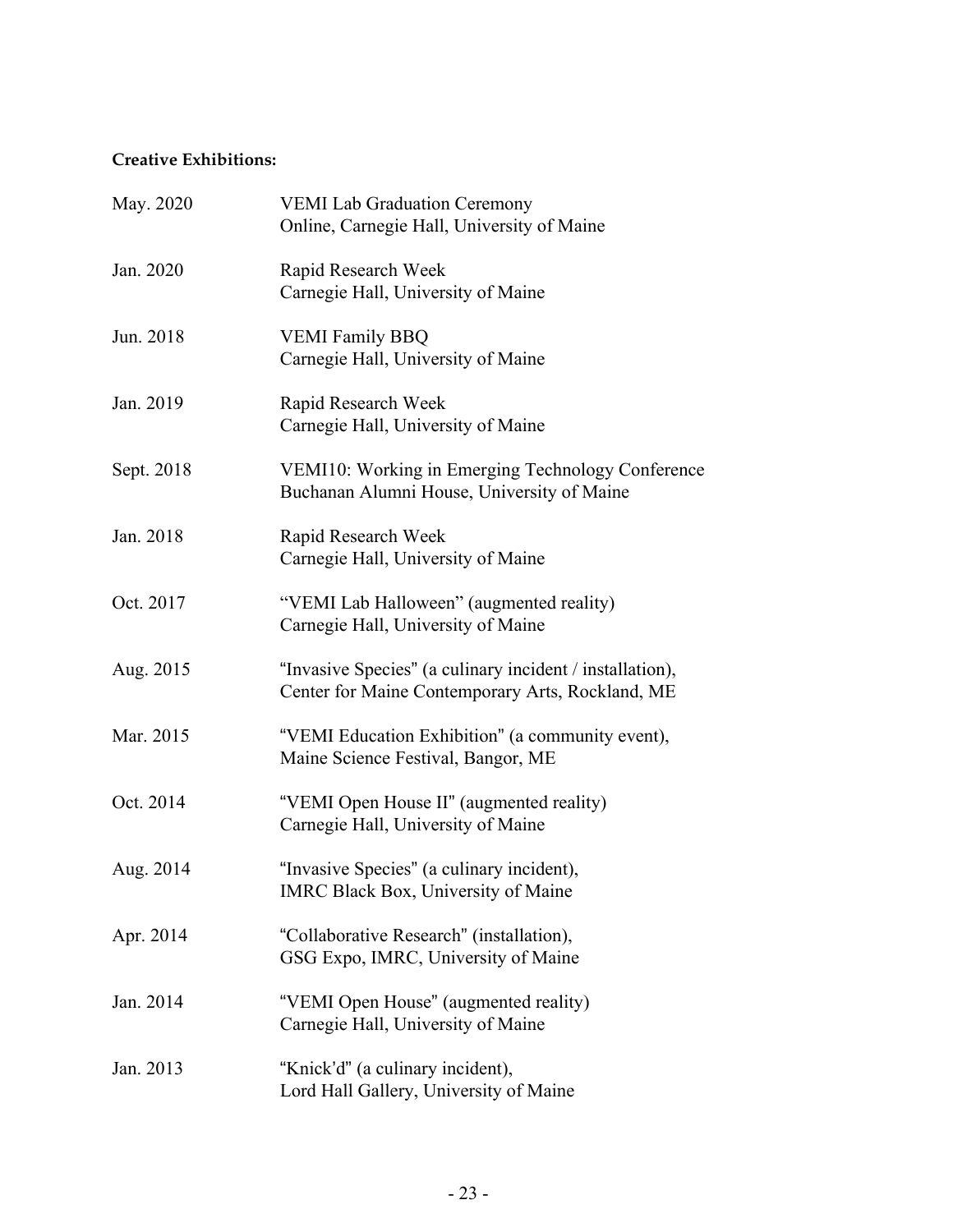| Sep. 2012 | "Spitting into the Wind" (haptic installation),<br>Asymmetrick Arts Gallery, Rockland, ME         |
|-----------|---------------------------------------------------------------------------------------------------|
| Sep. 2011 | "Tugging on Superman's Cape" (installation),<br>Lord Hall Gallery, University of Maine            |
| Apr. 2011 | "The Gorsedd" (a culinary incident),<br>Corey Daniels Gallery, Wells, ME                          |
| Dec. 2010 | "The Gorsedd" (a culinary incident),<br>Pavilion Theatre, University of Maine                     |
| Sep. 2010 | "Gretel and Hansel" (illustrations),<br>Without Borders, Lord Hall, University of Maine           |
| May. 2010 | "An Evening with Professor Enki" (a culinary incident),<br>Lord Hall Gallery, University of Maine |
| Dec. 2009 | "5 Cubes" (haptic installation),<br>Class Action Show, Bangor, ME                                 |
| Apr. 2009 | "Crispy Jello" (light installation),<br>GSG Expo, ESRB, University of Maine                       |
| Feb. 2009 | "My Squishy" (haptic installation),<br>Open House, Lord Hall, University of Maine                 |
| Feb. 2009 | "Strange Narrative" (sound, sculpture, and light),<br>Campus Mall, University of Maine            |
| Dec. 2008 | "Sentinels" (light installation),<br>Freese Pop Show, Bangor, ME                                  |
| Oct. 2008 | Stairdivarius (interactive installation),<br>Carnegie Hall, University of Maine                   |
| May. 2008 | "Wild Squirrel" (painting),<br>Cardelli Private Collection, Brunswick, ME                         |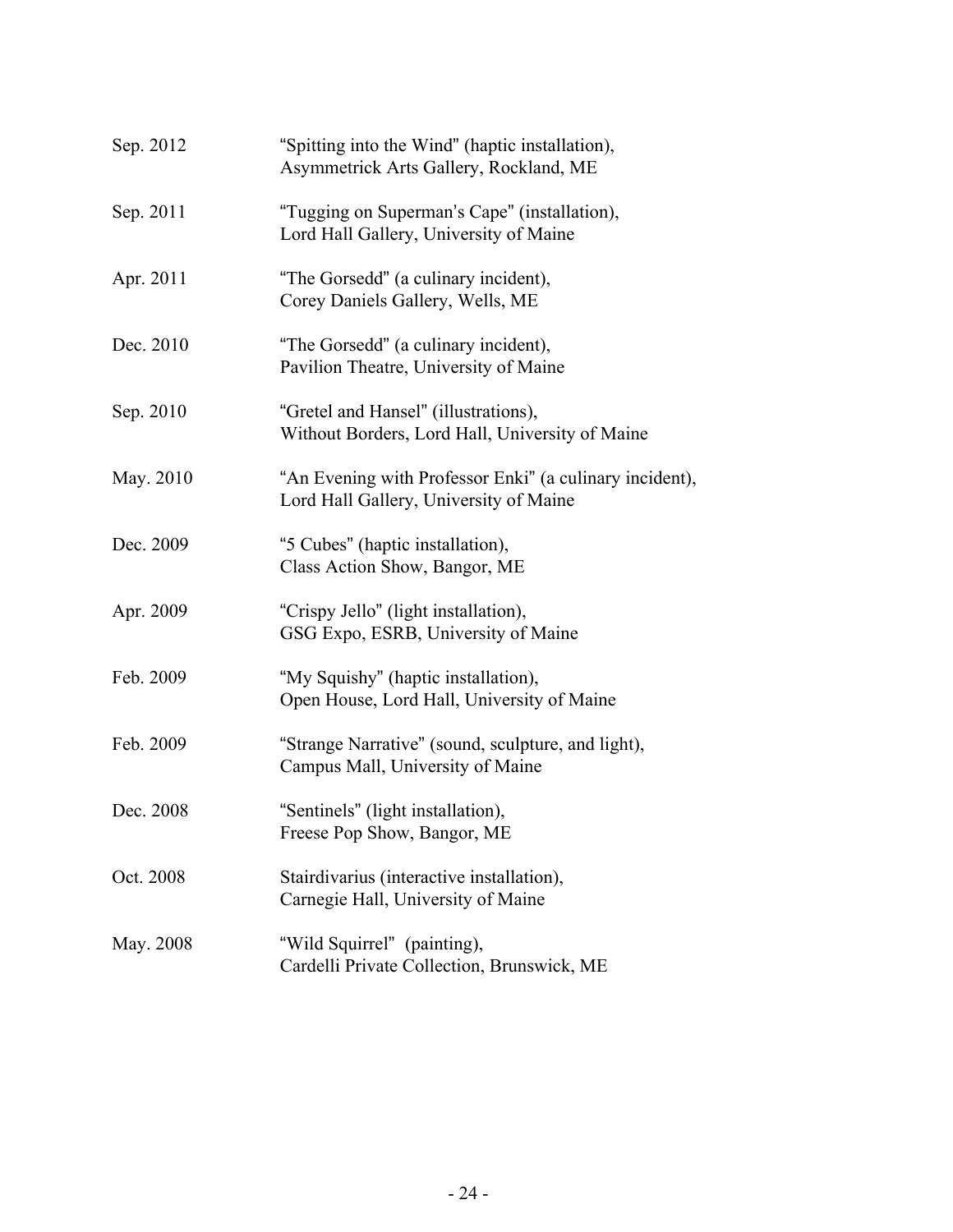#### **Publications and Presentations:**

Herbert, V., Perry, R., LeBlanc, C., Haase, K., Corey, R.R., Giudice, N.A., & Howell, C. (Pending). Clinical Simulation in Nursing: Developing a Smartphone App with Augmented Reality to Support Virtual Learning of Nursing Students on Heart Failure. Research Paper.

Teisl, M.F., Noblet, C.L., Corey, R.R., and Giudice, N.A. (2018). Seeing clearly in a virtual reality: Tourist reactions to an offshore wind project. Applied Energy.

Noblet, C., Teisl, M.F., Kashkooli, M., Teisl, B., Corey, R.R., & Giudice, N.A. (2016). Potential Tourism Impacts of an Offshore Wind Farm Near Monhegan Island. Technical Report for the University of Maine's School of Economics and the Senator George J. Mitchell Center for Sustainability Solutions (corresponding author).

Teisl, M.F., Noblet, C.L., Corey, R.R., & Giudice, N.A. (2016). Using VR Technology to Access Tourist Reactions to an Offshore Wind Farm. Northeastern Agricultural and Resource Economics Association (NAREA) Annual Workshop. June 22-23, Bar Harbor, ME.

Bennett, C.R., Corey, R.R., Giudice, U., and Giudice, N.A. (2016). Immersive virtual reality simulation as a tool for aging and driving research. In J. Zhou & G. Salvendy (Eds.), Proceedings of the Second International Conference of Human Aspects of IT for the Aged Population (ITAP), Part of HCI International 2016. Toronto, CA. July 17-22 (pp. 377-385). Springer International.

Li, H., Corey, R.R., Giudice, U., and Giudice, N.A. (2016). Assessment of visualization interfaces for assisting the development of multi-level cognitive maps. In D.D. Schmorrow & M.C. Fidopiastis (Eds.), Proceedings of the 10<sup>th</sup> International Conference of Foundations of Augmented Cognition, Part of HCI International. Toronto, CA. July 17-22 (pp. 308-321). Springer International.

Peters, B.M., Corey, R.R., & Giudice, N.A. (2016). Dynamic Motion Control: Networked Control Software and Expanded Physical Capabilities for Virtual Environment Motion Feedback Devices. Oral presentation at the UMaine Student Research Symposium, April, Cross Insurance Center, Bangor, ME.

Gates, S.C.P., Corey, R.R., & Giudice, N.A. (2015). Multi-Tag Radio Frequency Indication for use in Indoor Positional Tracking Systems. Interactive Exhibition at the Center for Undergraduate Research (CUGR) showcase, April, University of Maine, Orono, ME. [jointly awarded 1st prize for exhibit]

McGrath, T.C. , Corey, R.R., & Giudice, N.A. (2015). Development of a Non-Visual Indoor Navigation Assistive Device Using Real-Time Tracking and Multimodal Feedback. Interactive Exhibition at the Center for Undergraduate Research (CUGR) showcase, April, University of Maine, Orono, ME.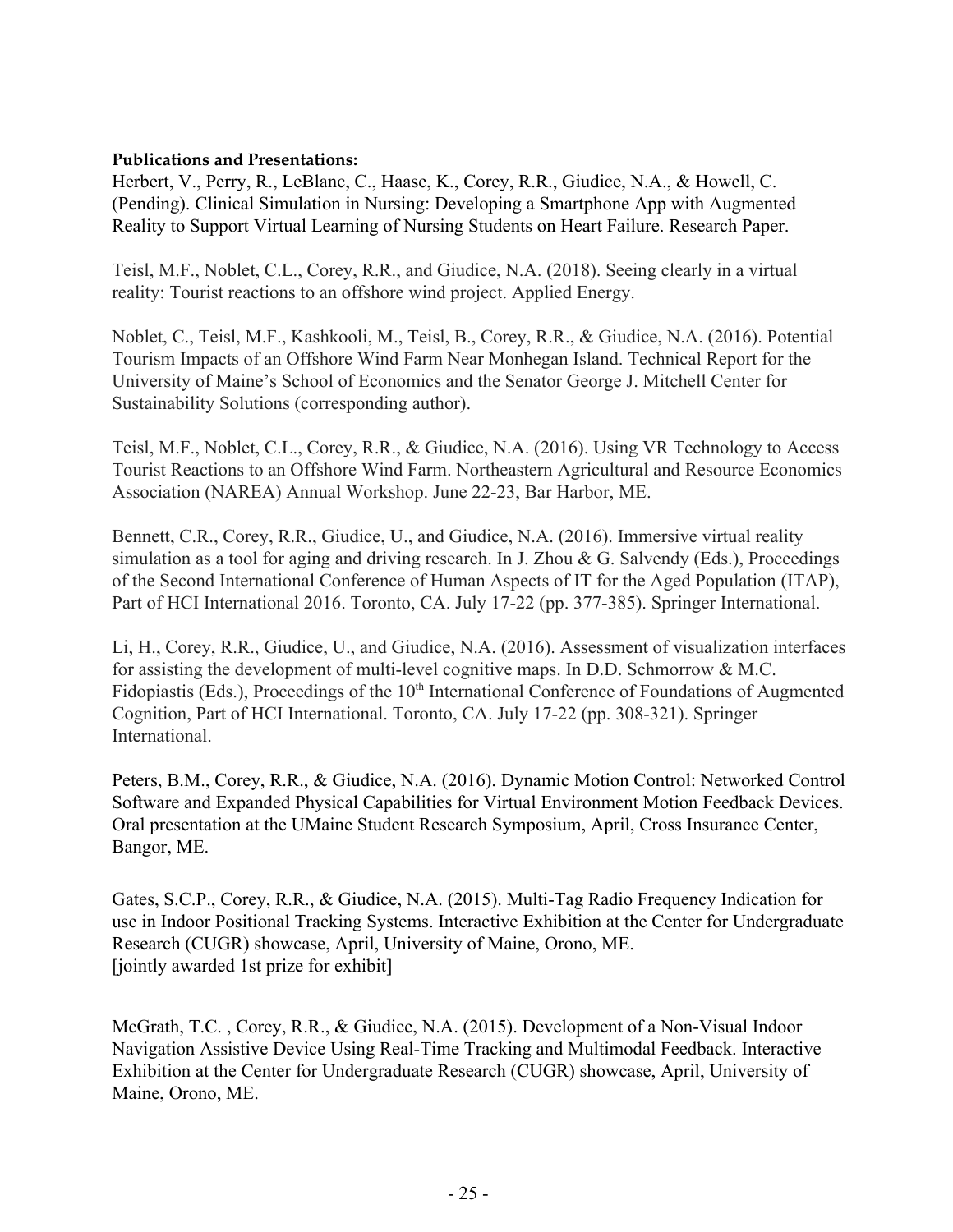Peters, B.M., Corey, R.R., & Giudice, N.A. (2015). Low-Power Device for Indoor Mapping and Navigation. Interactive Exhibition at the Center for Undergraduate Research (CUGR) showcase, April, University of Maine, Orono, ME.

Hurlburt, M.S., Corey, R.R., & Giudice, N.A. (2015). Monitoring Independently Aging Adults With Radio Frequency Indicator Technology: An Inexpensive and Noninvasive Solution for Aging in Place. Interactive Exhibition at the Center for Undergraduate Research (CUGR) showcase, April, University of Maine, Orono, ME. [jointly awarded 1st prize for exhibit]

Sleight, D.A., Corey, R.R., & Giudice, N.A. (2015). Dynamic Motion Control: Developing a 6 DOF motion platform for use in Virtual Environments. Interactive Exhibition at the Center for Undergraduate Research (CUGR) showcase, April, University of Maine, Orono, ME.

Bell, J.B., Corey, R.R., Engstrom, B.R. (2014) Fundamental Structures and Paradigms that produce Functional Collaborative Models in Creative Productions. Diss. University of Maine.

Bell, J.B., Corey, R.R., Engstrom, B.R., (2014). Intermedial Collaborative Studies, UMaine Graduate Expo, April 2014, University of Maine.

Perry, R.J., Corey, R.R., & Giudice, N.A. (2014). Earths Radiational Balance in Virtual Reality, UMaine Graduate Expo, April 2014, University of Maine.

McGrath, T.C., Corey, R.R., & Giudice, N.A. (2014). Non-visual indoor navigation using three-dimensional auditory displays and sensory feedback from Mobile devices. Interactive Exhibition at the 2014 Center for Undergraduate Research (CUGR) showcase, April, UMaine. [awarded 1st prize for demos]

Sleight, D.A., Corey, R.R., & Giudice, N.A. (2014). Mobile mapping Applications: Developing site-specific access to multimodal interfaces for geospatial navigation. Interactive Exhibition at the 2014 Center for Undergraduate Research (CUGR) showcase, April, UMaine.

Cole, J.D., Corey, R.R., & Giudice, N.A. (2014). Virtual simulations of compensatory techniques for age-related vision loss. Interactive Exhibition at the 2014 Center for Undergraduate Research (CUGR) showcase, April, UMaine.

Allain, S., Corey, R.R., & Giudice, N.A. (2014). virtual modeling of forest populations in Maine given the introduction of invasive plant species. Poster at the 2014 Center for Undergraduate Research (CUGR) showcase, April, UMaine.